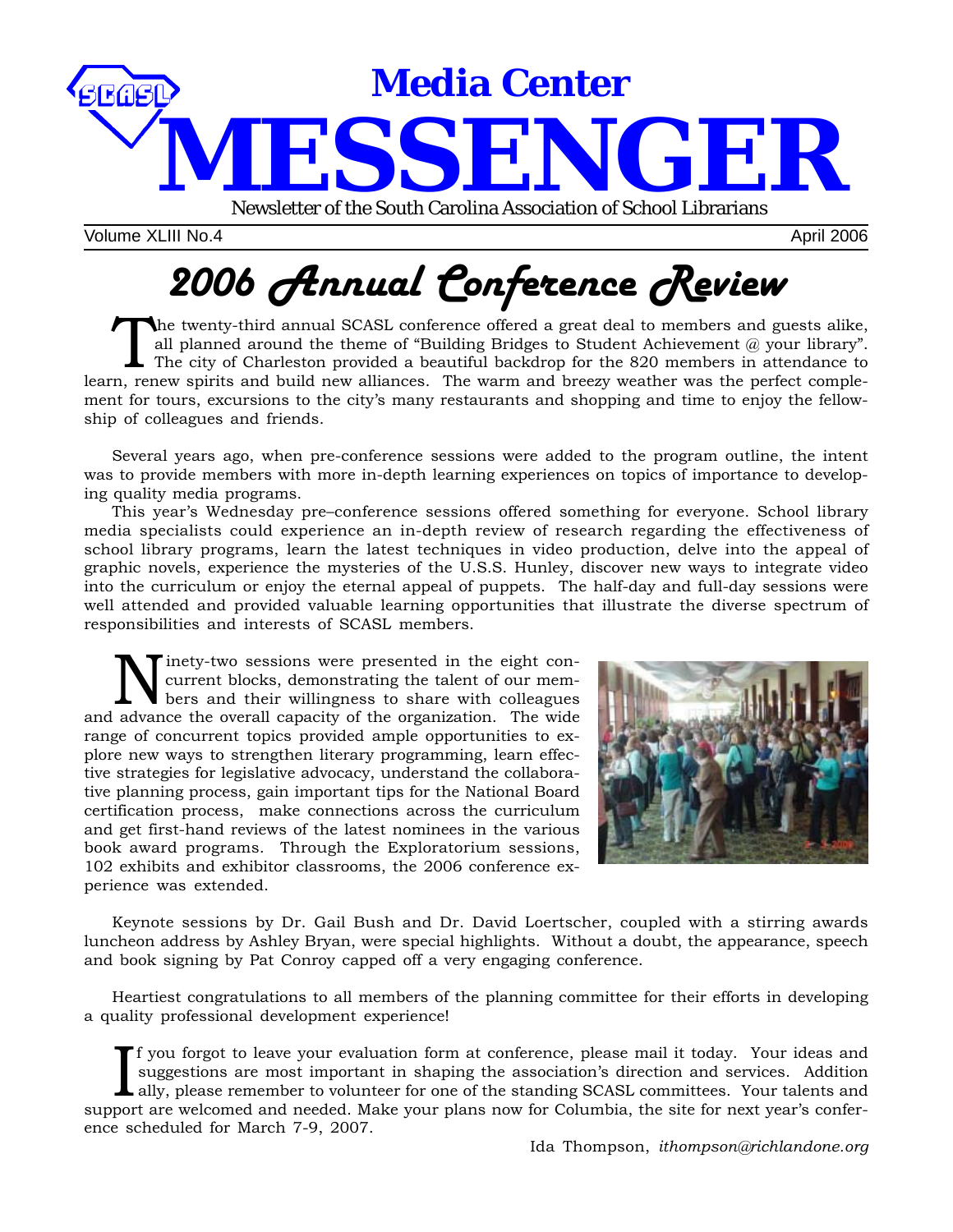

# From the President.

Lauren Hammond, SCASL President *lhammond@aiken.k12.sc.us*

It is customary for the outgoing president to give members a report on the state of the association, and I am pleased to state that our association is sound and it is ready for the challenge of the coming year. So much has happened since July 2005!

- SCASL has begun accepting credit cards for purchases of materials and conference registration.
- The association provided professional recertification credits for conference learning sessions again this year.
- The Executive Board also created a program of sponsorships whereby our vendors can help support SCASL and assist the Executive Board to provide additional learning experiences for members at reduced cost to members. In fact, there will be a second leadership workshop this summer focusing on legislative advocacy. (Look for more details in this issue.)
- The Executive Board also approved the establishment of another scholarship program to honor the memory of Robbie Van Pelt.
- Our individual memberships in AASL have helped maintain SCASL's status as an affiliate member of that association. This helps school media specialists to have more influence in the national activities and business of ALA.

Our membership now stands at 1249 and 865 attended our conference in Charleston in early March. The scholarship cruise raised approximately \$1200.00 to help future and current media specialists. Those attending conference had a wide variety of sessions and speakers to hear and enjoy. All in all, the conference was another example of how well-organized our association is and how willing everyone is to pitch in and make it a success.

I encourage each of you to step outside your comfort zone a little and get more involved in your professional association. You will benefit personally from your involvement with your peers across the state. Our association will benefit from individual members' contributions – no matter how small they might seem. Every single one of us keeps SCASL a member-driven association.

I am very proud to have served as your president and thank you for your encouragement and support throughout the year.

Throughout the year, a number (a very large number) of SCASL members give of their personal time in order help provide and maintain the services of our organization to ALL members. They are the unsung heroes of SCASL. As a small "thank you" to each of them, their names are printed on several pages of this issue. If someone you know is on the list, take a moment to say thanks for their efforts. And, perhaps, next year you will consider adding your name to the list!

# MISSION STATEMENT

The South Carolina Association of School Librarians advocates professional excellence, facilitates collaboration, and develops leadership to ensure that school library media programs are integral to teaching and learning in every South Carolina school.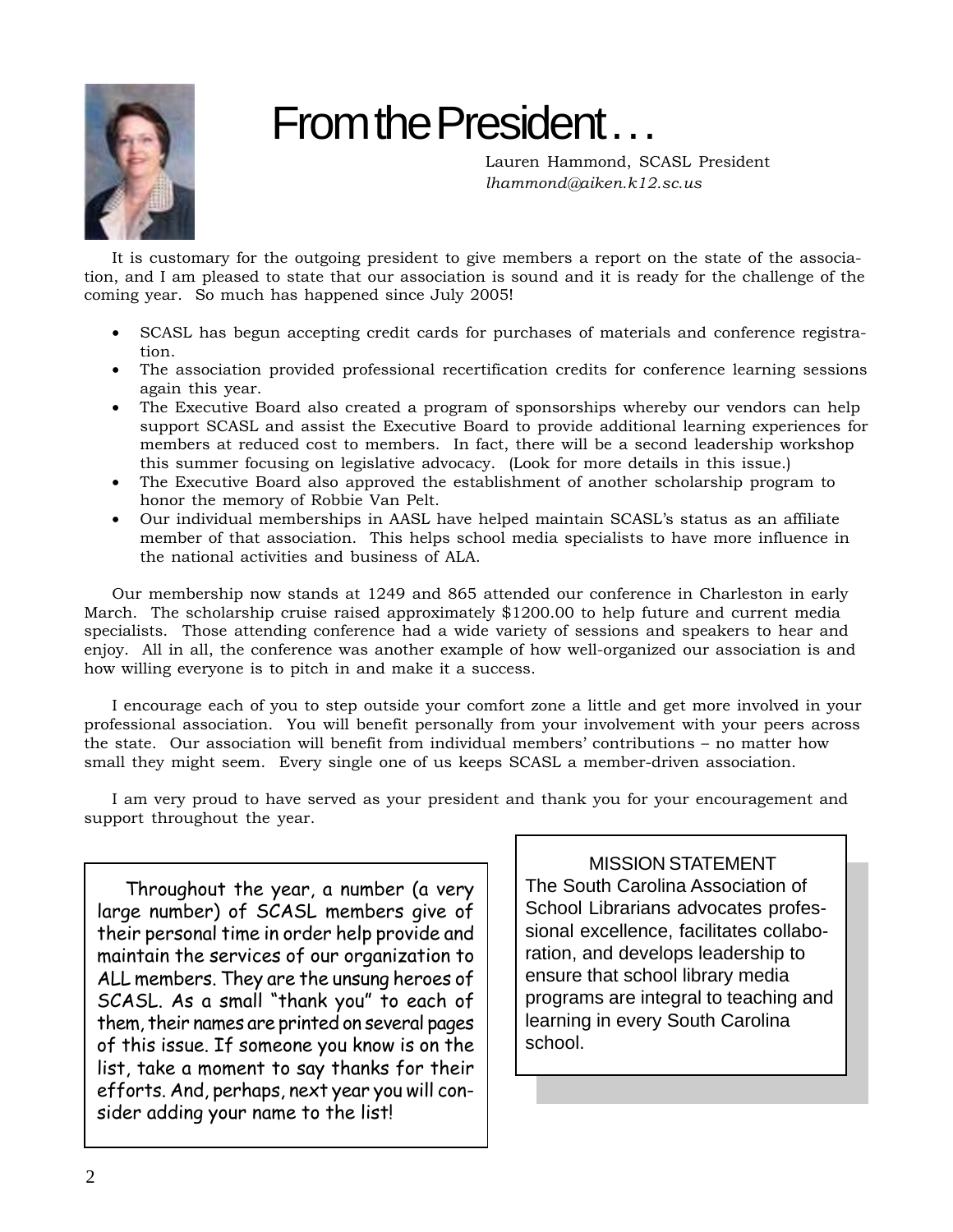# **Keep in Touch**

# **SCASL:**

Email: ksutusky@sc.rr.com Write: Kathy Sutusky, Executive Secretary, SCASL, P.O. Box 2442, Columbia, SC 29202 Phone: 803-782-3956 Web Page: SCASL.net

# **SCASL listserv:**

To subscribe: Address: listserv@listserv.sc.edu Subject: Leave blank Message: Subscribe SCASL-LS yourfirstname yourlastname To send a message: Address: SCASL-LS@listserv.sc.edu Type: your subject Type your message and send.

# **The** *Media Center Messenger***:**

Send all suggestions, corrections, articles, and ideas to *jmoggles@hughes.net*

# *Other important addresses:*

**SC Dept. of Education:** www.state.sc.us/sde/ **SCLA:** www.scla.org **SC State Library:** www.state.sc.us/scsl **ALA:** www.ala.org **AASL:** www.ala.org/aasl

# **Contents**

| Seven Keys to Success in Advocacy 4 |  |
|-------------------------------------|--|
| SLISten IN                          |  |
| What in the World Is a Podcast and  |  |
|                                     |  |
|                                     |  |
| Well Deserved Recognitions  12      |  |
| Fairfield County Participates in    |  |
| Flat Stanley Activities  13         |  |
|                                     |  |
|                                     |  |
| SCASL Award Winners 2006  20        |  |
|                                     |  |
| Application to Present 23           |  |
| SCRI: It's About Libraries, Too! 24 |  |
|                                     |  |
| The Northside Reading Prize Patrol: |  |
| A Reading Incentive Program 26      |  |
| On Losing My Better Half  27        |  |
| I DO NOT LIKE VOLUNTEERS! 28        |  |
| Members of YABAC Arise and          |  |
|                                     |  |
| National Writing Project  30        |  |
| SCASL Leadership Institute 2006  31 |  |
|                                     |  |

*Join SCASL*

*Listserv and keep*

*the conversation*

*going!*

The following folks have been responsible for the many wonderful articles you have read in the Messenger throughout the year. Some names you may recognize from articles they have written in years past as tried and true "Messengers". I want to give a very special thank-you to each and every one of them. They share their ideas and activities with you, the reader. Their email addresses are always included in case you have a comment or just want to thank them for their efforts. I certainly want to thank them!

Laura Jackson, Editor, Media Center Messenger jmoggles@hughes.net

Jill Altman, Peggy Bayne, Jennifer Burley, Valerie Byrd Fort, Terri Catalano, Debbie Cooper, Betty Daniels, Kathy Dorkewitz, Greta Flinn, Beth Hale, Peggy Harrison, Mary Anne Kohl, Lynda Lee, Betsy Long, Liz Martin, Carole McGrath, Samantha McManus, Mary Jane Michels, Barbara Montgomery, Lynn Scott, Sandy Stearns

**Additional photo credits in this issue go to: Jill Altman, Lynn Scott, Pam Williams, and Melanie Jackson**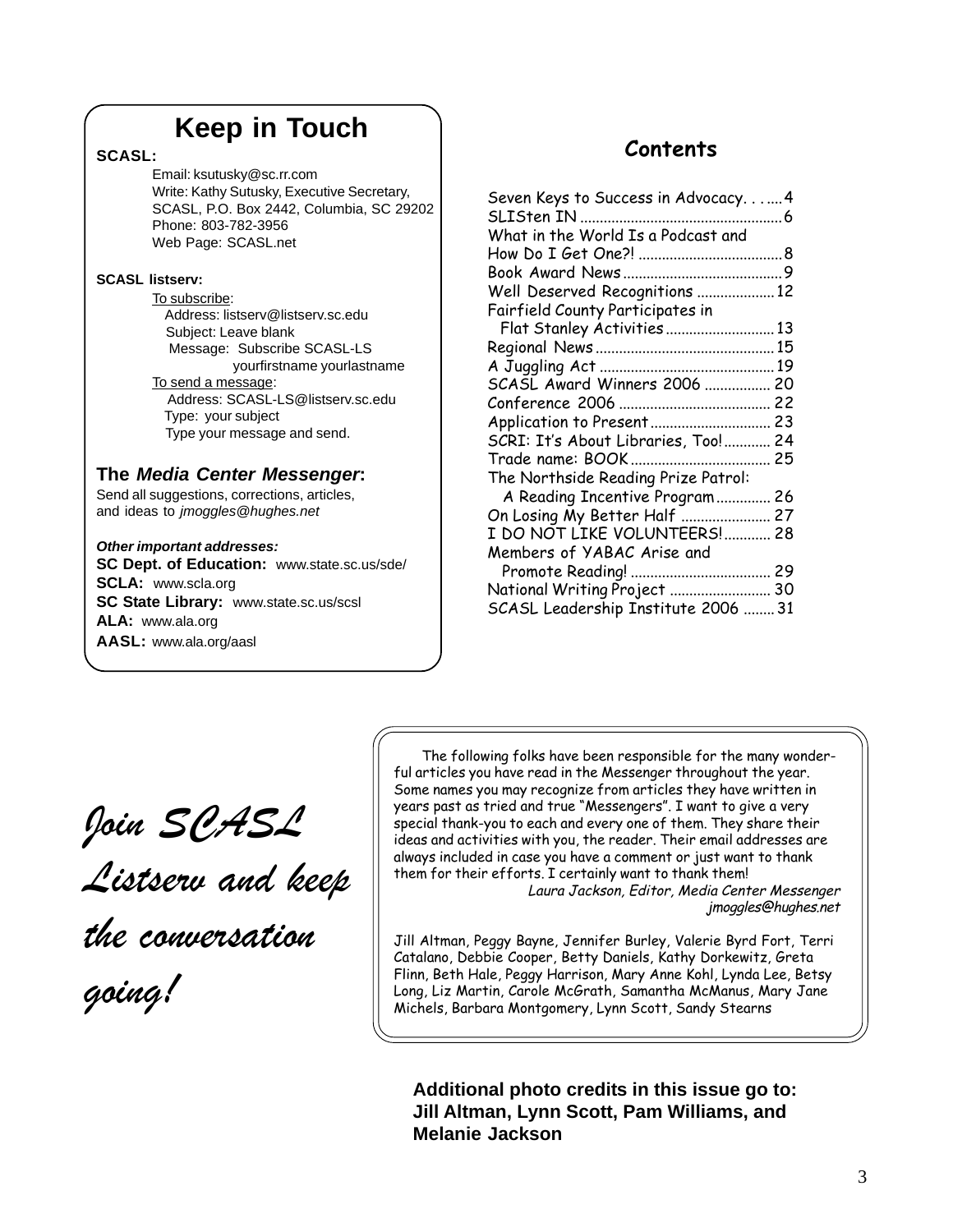

From the State Department of Education **School Library Media Services**

Martha Alewine, Consultant, School Library Media Services E-mail: malewine@sde.state.sc.us Mobile: 803-331-0483

# **Seven Keys to Success in Advocacy and Promoting Your Library Media Program**

uilding an effective library media program involves many things and pri<br>mary among them is a good *sales* campaign. Site-based management<br>means the library media program must compete with other programs (e<br>hockey bord othl mary among them is a good *sales* campaign. Site-based management means the library media program must compete with other programs (e.g., technology, band, athletics, career/technology, chorus, reading initiatives) for funding. Often times it is the programs with the best sales promotion that have the most supporters **and** that receive the largest budget. Every lesson you teach and every interaction you have with teachers, with your principal, with students, or with parents is a sales event. You are in the business of convincing your patrons (customers, if you will) that they need the library media center and all its resources and your services and expertise.

In thinking about how to sell your program, I see seven key strategies to help you be successful:

- 1. Believe that student achievement (learning) can be improved through the library media center.
- 2. Believe that students and teachers need the library media center.
- 3. Know the needs of your patrons (e.g., the academic standards, the information literacy and technology skills students should be mastering).
- 4. Create and maintain a quality library media program. Use the SDE program recommendations and evaluation rubrics to judge your library media program.
- 5. Walk the walk and talk the talk. Do what you say and deliver on what you promise.
- 6. Market your library media center and program.
- 7. Keep on keeping on. Use multiple strategies to reach your constituents. Remember: redundant communication!

In the syour library media program, as it currently exists, the right program for you learning community? Do your students and teachers truly need what you has to offer? If you are not actively involved in the instructiona s your library media program, as it currently exists, the right program for your learning community? Do your students and teachers truly need what you have to offer? If you are not actively involved in the instructional program of your Sales people will tell you that it's hard to sell the wrong product; you have to determine what the right product is for your target group. "The right product is one that people will buy. It is one that people can ultimately be convinced that they need—or, if not need, that they will come to want, believing that it will enhance the quality of their life. And it is one that will be economically viable." (Hamilton 18) Adam Hamilton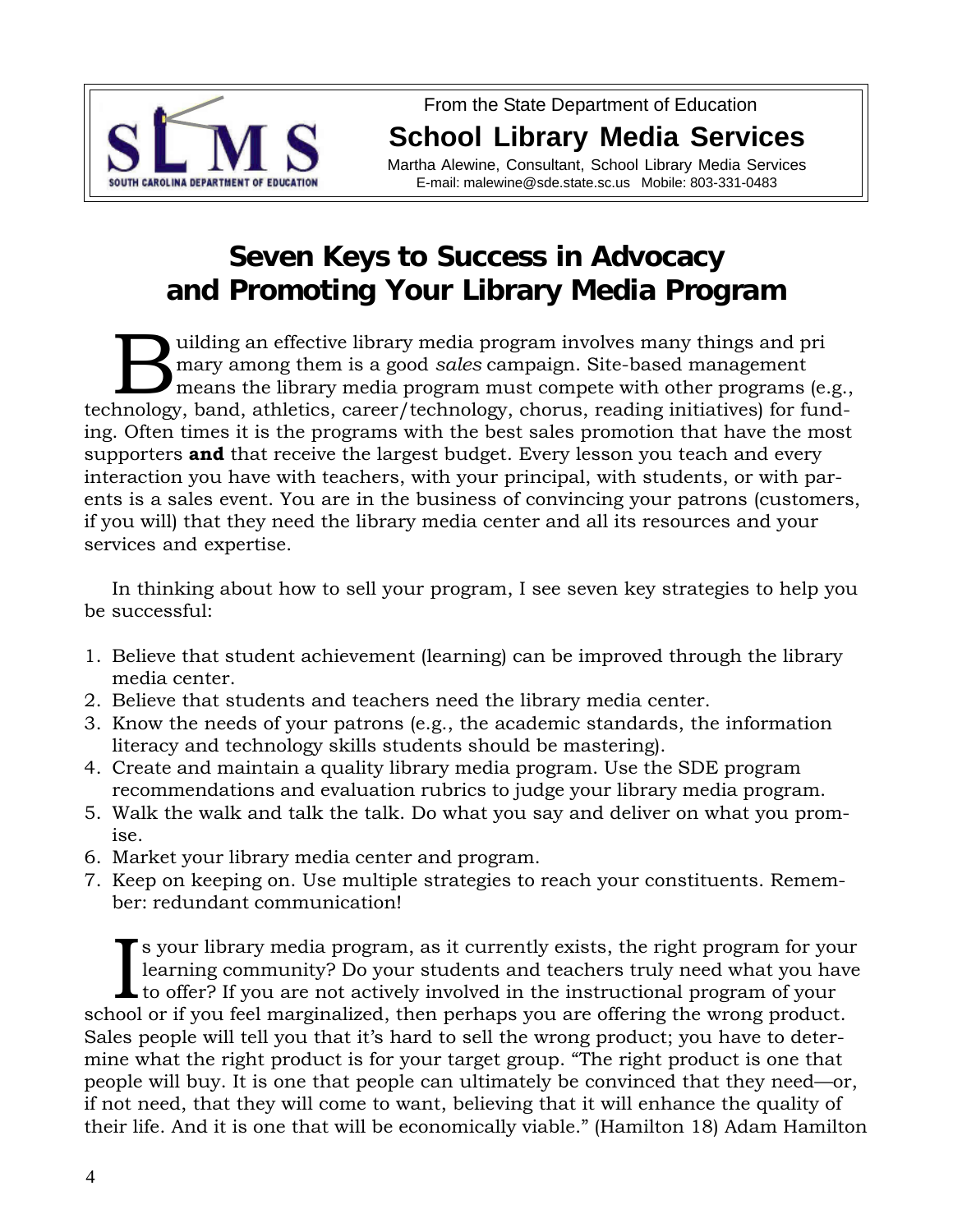probably was not thinking specifically about school libraries when he wrote this but the concept definitely applies.

Following their school library study in Ohio, Ross Todd and Carol Kuhlthau determined that there are eight roles that library media specialists have in a school.

- *Resource Agent*: You are there to provide an up-to-date collection of diverse materials that meets the information needs of your patrons.
- *Literacy Development Agent*: You are there to provide bibliographic instruction and help your students master information literacy and technology skills that are really essential life skills for this information/knowledge age.
- *Knowledge Construction Agent*: You are an instructional partner with the classroom teacher to assist students in scaffolding information as they interact with new information and use it to create new knowledge.
- *Academic Achievement Agent*: You and the classroom teacher working together help students achieve more.
- *Independent Reading and Personal Development Agen*t: You are there to provide a resource collection that will meet the recreational reading needs of your students, to connect them with good literature, and to challenge them to read for pleasure **and** for information.
- *Technological Literacy Agent*: *Information Power* says the school library media specialist is a technologist, one who knows the technology hardware, software, and necessary skills and can help teachers and students incorporate information technology into the classroom curriculum and into everyday activities.
- *Rescue Agent:* Students have information crises on a daily basis. Who better to help them solve these crises than you, the resident library information specialist? (Haycock 34)

O if your program is not the library media program your customers need<br>
(want?), look at these eight roles of a library media specialist and the set<br>
keys to successfully selling your program and resolve to begin making so (want?), look at these eight roles of a library media specialist and the seven keys to successfully selling your program and resolve to begin making some changes now as you plan for an even better, more involved program next year.

I wish for each of you a wonderful spring and a calm, peaceful closing of this school year. "We are all travelers. May you go from strength to strength and be a source of strength for others." (ben Shea 179).

ben Shea, Noah. 2003. *Inspire, Enlighten, & Motivate.* Thousand Oaks, CA: Corwin Press, Inc.

Hamilton, Adam. 2005. *Selling Swimsuits in the Arctic.* Nashville, TN: Abingdon Press.

Haycock, Ken. 2004 "Effective Roles for Student Achievement," *Teacher Librarian* 31:5 (June): 34.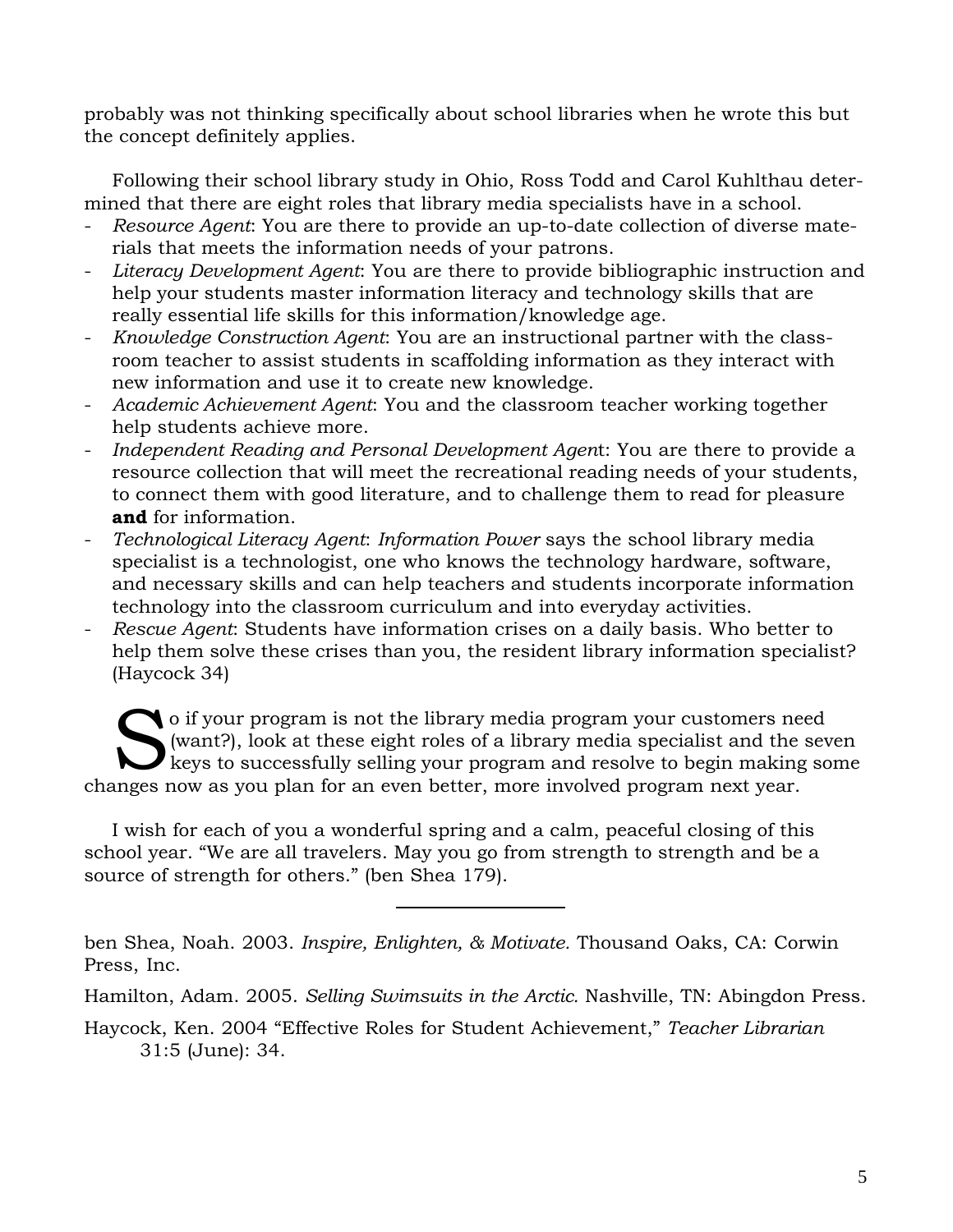

# From Your Library School



# *Greetings!*

Wow! The light at the end of the tunnel is Summer!!!!!! Wow! Was that a fast year! I enjoyed seeing so many of you at the SCASL conference. And for those of you who attended the first session and stood up for me—thank you! I was sincerely moved. But, that is still a mean thing to do to someone who is supposed to introduce the speaker!!

☺ Words don't fail me now!

We were successful in our search for a new Director. Dr. Samantha Kelly Hastings will join us in August. Dr. Hastings is currently associate professor in the School of Library and Information Sciences at the University of North Texas. Her previous work has concentrated on the value of libraries and museums as cultural institutions. She served as interim dean at North Texas, was a

consultant to the Bureau of Library Development for the state of Florida, and has been both a teacher and medical librarian in Tucson, Arizona. She was president of the American Society of Information Science and Technology (ASIS&T). She received her Ph.D. from Florida State University. I believe that Dr. Hastings will be a good friend of school library media specialists.

- As you read this, we will have filled a children's services faculty position. This person will teach our literature courses for the College of Education, but will also be involved in SLIS courses and research.
- As you read this, we will have filled the position of Executive Director for the South Carolina Center for Children's Books and Literacy. Also, the Center has additional space at the State Library and we hope you will come by and check out the largest collection of recent children's and young adult books in the state.
- Our undergraduate program in Information Science has passed the necessary hurdles at the University and will be considered by the Commission on Higher Education in July. We hope to begin the program in the fall of 2008.
- Our doctoral program is scheduled to enroll the first class in the fall of 2007. Keep a look out for more information regarding the program by checking our web site at *http://www.libsci.sc.edu/*

#### ○○○○○○○○○○ ○○○○○○

Thirty years ago I was working day and night on my dissertation for a very good reason. In March 1976, I was offered a faculty position in the College of Librarianship at the University of South Carolina with the stipulation that the degree had to be conferred before my official appointment in August. With the exception of July 4th, I literally worked every day for sometimes twelve or more hours—I wanted this job.

As they say, "Be careful what you wish for…" Well I did wish for it and not only my wish but a true dream came true for me professionally. For the past thirty years I have often not known the difference between work and play, I have gotten to know some of the most wonderful people in the world—my students, and I have had the opportunity to make a positive contribution to society. What more could I ask? Nothing. I have been blessed in so many ways and those who read these words are among my most cherished blessings.

Now it is time for me to move on. I love South Carolina and its people, especially my people, but it's time for me to go home to the mountains of North Carolina. I don't have specific plans, but I know that I will continue to do something connected with libraries, communities, diverse populations, and learning. I assure you, I won't retire in the stereo-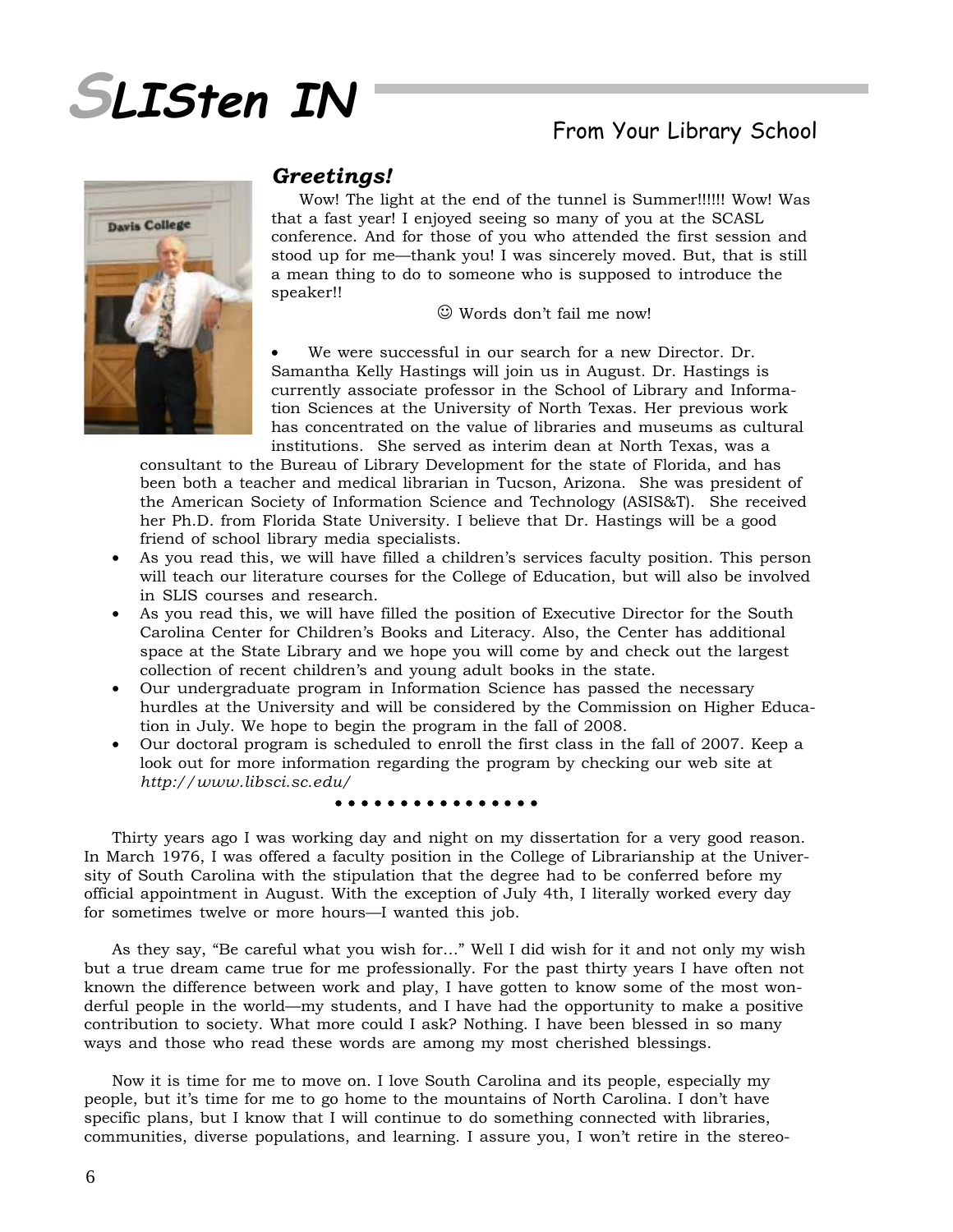typical sense of the word. My wife is an artist and she will be able to pursue her career in an area that is becoming a mecca for the type of work she does. I will be closer to my mom who really needs more attention than I have been able to provide over the last couple of years. I am the only blood relative that she has (Boy—that is a scary thought!). We are building a house in Bakersville, North Carolina (see the pictures at: *http://www.libsci.sc.edu/Dan/bakersville.htm* ). We will be moving up there in June. I will remain here to work with SLIS until our new Director takes over the 1st of August. In many ways, I will never leave South Carolina, nor will its people ever leave my heart.

I could draw this out for a lot more lines and pages, but my main point is to express my deep admiration for the strong professional organization that SCASL has become and the leaders who have made that happen; my admiration for each of you, especially our grads; and my deepest appreciation to each of you for being a part of my life and for allowing me the opportunity to be a part of yours.

> Dr. Dan *ddbarron@gwm.sc.edu* 800-277-2035



**"If there were Emmies for TV educators, Dan Barron would have a shelf of them." —Charles Bierbauer, Dean CMCIS**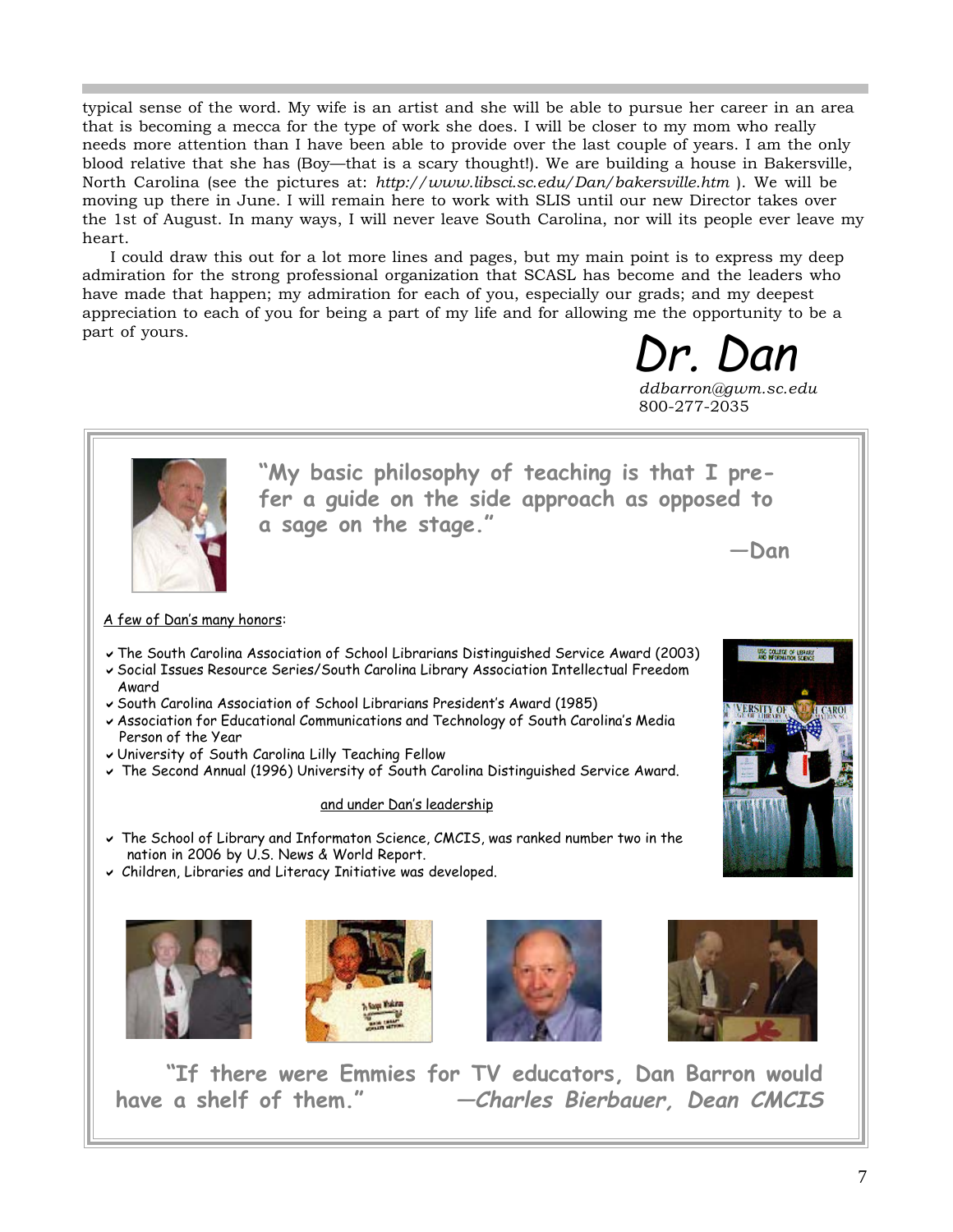# **What in the World Is a Podcast and How Do I Get One?!**

Valerie Byrd Fort, Dutch Fork Elementary School, *vbyrd@lex5.k12.sc.us* www.readingwithmsbyrd.com

For the past few years, I have dreamed of owning an iPod. I love music, I love radio, and I love to move around, so an iPod is the perfect accessory for me. Dreams do come true and I got an iPod for Christmas from my folks, (side note: my parents even had it engraved. It says "Librarians Rock"). I signed on to iTunes and instantly became obsessed with podcasts.

There is a podcast for everyone, by everyone—chefs, knitters, poker players, golfers, and, yes, even kids and readers! I stumbled onto *The Bobby Bucket Show*, which is a podcast by Bob Sprankle (www.bobsprankle.com). *The Bobby Bucket Show* is a podcast that highlights children's books with a theme. The latest *Bobby Bucket Show* has a "lost and found" theme (with books such as *Knuffle Bunny* and *Oliva…and the Missing Toy*). Bobby Bucket even uses the podcast to introduce kids to a reading strategy and talks about making connections.

After hearing *The Bobby Bucket Show*, I wanted to create a similar podcast with students at my school. So, with the help of my intern, Tracie Evans, we figured out how to create a podcast and I am now proud to present *Bookin' It*, the Dutch Fork Elementary School podcast. It is not perfect, and I am still learning. For those interested in learning about podcasting, here are some of the best resources (and podcasts) that I have come across:

Kathy Schrock's blog: http://kathyschrock.net/blog/2006/02/brief-overview-of-k-12-podcasting.html

The Bobby Bucket Show-my inspiration!: http://www.bobbybucket.com/blog/B96573213/index.html

Bit by Bit (another Bob Sprankle podcast-this one is for teachers): http://bobsprankle.com/bitbybit\_wordpress/

KidCast: Podcasting in the Classroom-lots of tips and tricks: http://www.intelligenic.com/kidcast/

Now for the fun part-creating your podcast. I want to start with a disclaimer-I do not have a Mac and I want to let you know that having a Mac with Garageband seems to be the easiest way to create a podcast. However, if you are like me and are stuck with a school paying tribute to Bill Gates, here's what you can do to create a podcast (and you do not even need an iPod to do it)!

• First, I record various audio into my computer. I use a microphone or a digital voice recorder. I have to make sure all files are .wav files before I can edit, so I convert them with Switch.

*http://www.download.com/Switch/3000-2140\_4-10430342.html?tag=lst-0-2*

- Then, I edit my .wav files and create my show using Audacity. *http://www.download.com/Audacity/3000-2170\_4-10325373.html?tag=lst-0-1*
- When my show is complete, I export it from Audacity to my desktop.
- Then, I upload the show using my FTP client.
- I create a link to the show and post it to my *Bookin' It!* blog: *http://bookinitpodcast.blogspot.com/*
- I then post a link to the blog on Feedburner (www.feedburner.com). Apparently, THAT'S when it becomes a "podcast" instead of just an internet link with audio.

You can listen to *Bookin' It!* by subscribing on iTunes or by going to my website at *www.readingwithmsbyrd.com*. Happy podcasting!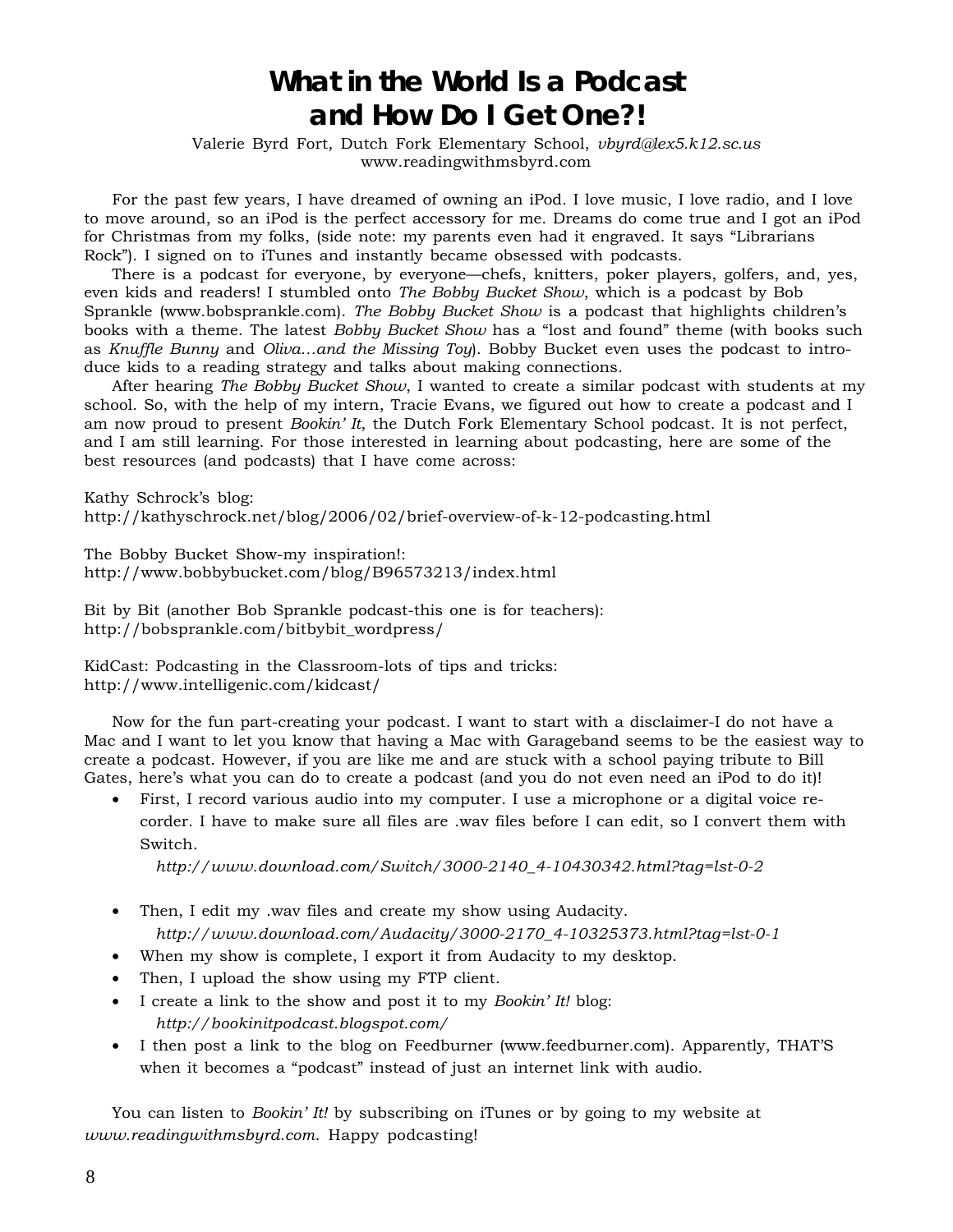

# **Book Award News**

Samantha McManus, Book Awards Chair, *smcmanus215@yahoo.com*



# **South Carolina Book Award Program Wrap-Up**

Greetings from the Book Award Committee! I just want to thank everyone who participated in this year's book award program and encourage everyone to continue to support this wonderful event. AND, if you happen to know a book award committee member, give that person a big pat on the back! This committee is a lot of fun, but it is also a lot of work.

This year was the first year that the Picture Book Award was voted on and I don't think anyone was disappointed to hear that Mo Willem's *Don't Let the Pigeon Drive the Bus* won. We received nearly 26,000 votes for the Picture Book category from 195 schools, and Mo Willem's precious read received over 20% of those votes. What a wonderful kick-off to this, our newest book award!

Other winners this year were: Children's Book Award: *Diary of a Worm* by Doreen Corwin Junior Book Award: *House of the Scorpion* by Nancy Farmer Young Adult Book Award: *Eragon* by Christopher Paolini

Altogether, we had 575 schools reporting votes and over 55,000 votes cast this year in all voting categories. We look forward to even more participation next year. How can we make this happen? With YOU of course! The new nominee lists and activity guides are already out and posted at *www.scasl.net* under the Book Award link at the left of the page. If you haven't visited it, then check it out!

## **Book Award Banner Program**

**.**

This year's book award banners were beautiful, as always. Judges for the banners had a very difficult time choosing a winner out of all the artistically designed representations of the nominees in each of four categories, but the winners were:

#### **Picture Book Award**

- 1st Place: *Bear Snores On* submitted by Pocalla Springs Elementary
- 2nd Place: *The Dot* submitted by J.K. Gourdin Elementary
- 3rd Place: *Snowmen at Night* submitted by Pineview Elementary

#### **Children's Book Award**

- 1st Place: *Chief* submitted by Pineview Elementary
- 2nd Place: *Fame and Glory in Freedom, GA* submitted by Moore Intermediate
- 3rd Place: *Guardians of Ga'Loo: The Capture* submitted by Beaufort Academy

### **Junior Book Award**

- 1st Place: *Swear to Howdy* submitted by Sullivan Middle
- 2nd Place: *East* submitted by Westview Middle
- 3rd Place: *Wenny Has Wings* submitted by White Knoll Middle

#### **Young Adult Book Award**

- 1st Place: *Second Summer of the Sisterhood* submitted by Charleston School of the Arts
- 2nd Place: *The Secret Life of Bees* submitted by Boiling Springs High
- 3rd Place: *An Ocean Apart, A World Away* submitted by Timberland High

Special thanks to Linda Hall from Hanahan Middle School in Hanahan for receiving the banners this year and assembling a group of judges to evaluate the banners. The Book Award Committee will be reviewing the Book Award Banner program and submission guidelines in the near future. Please visit *http://www.scasl.net/ bkawards/banner.htm* to view updated information as it is posted.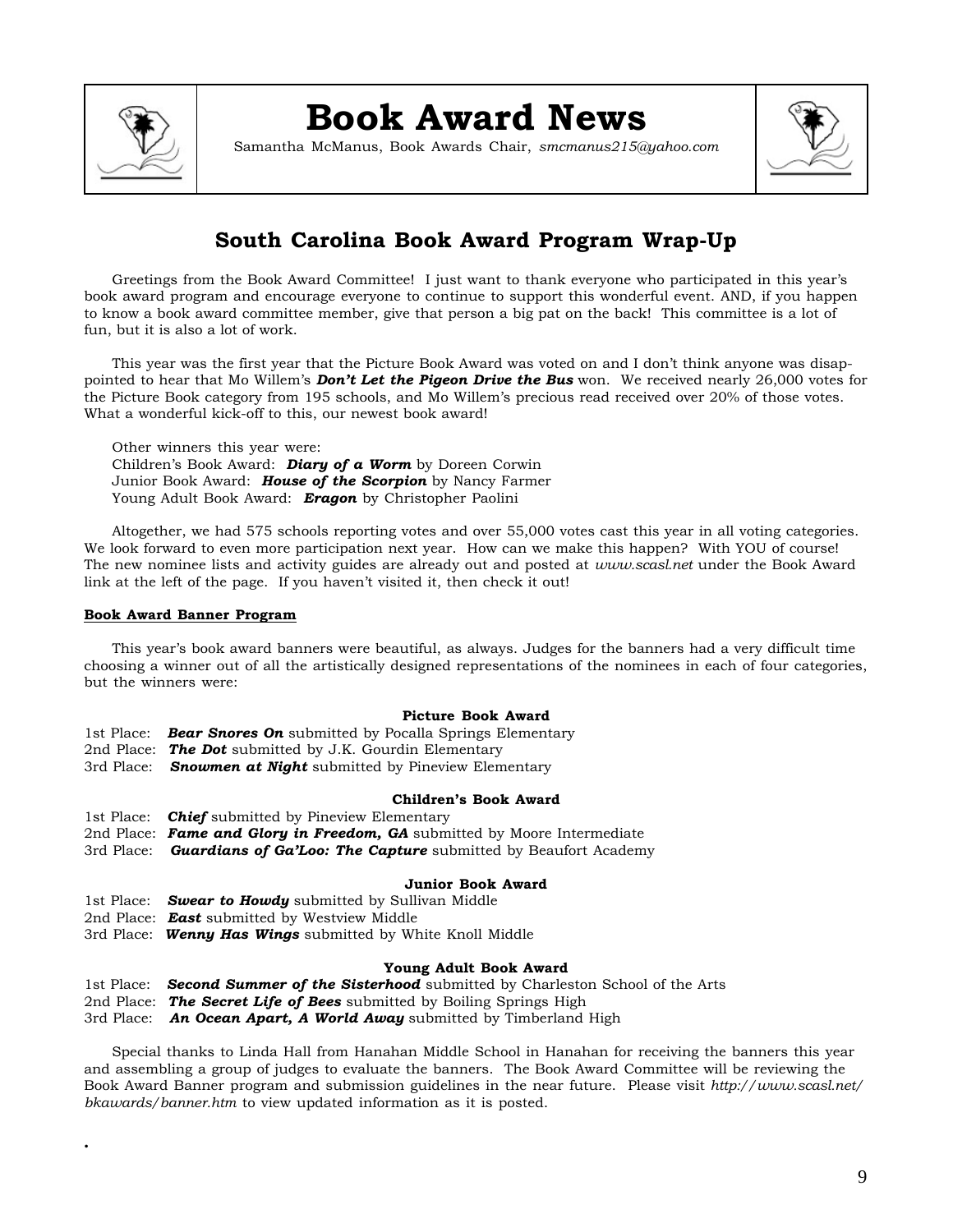# **2006-2007 South Carolina Book Award Nominees. . .**



**Picture Book Award Nominees**

*Abe Lincoln: the Boy Who Loved Books* Kay Winters *Alice the Fairy* David Shannon *Babu's Song* Stephanie Suve-Bodeen *Baghead* Jarrett Krosoczka *Bertie was a Watchdog* Rick Walkton *Beverly Billingsly Borrows a Book* Alexander Stadler *Boxes for Katje* Candace Fleming *Bubble Gum, Bubble Gum* Lisa Wheeler *A Christmas Like Helen's* Natalie Kinsey-Warnock *Crazy Hair Day* Barney Saltzberg *Don't Take Your Snake for a Stroll* Karin Ireland *Duck for President* Doreen Cronin *A Frog in the Bog* Karma Wilson *Hot Day on Abbott Avenue* Karen English *Hummingbird Nest:a Journal of Poems* Kristine O'Connell George *If Not for the Cat* Jack Prelutsky *Jackalope* Janet Stevens *Karate Hour* Carol Nevius *Knuffle Bunny* Mo Willems *Miss Smith's Incredible Storybook* Michael Garland *Saturdays and Tea Cakes* Lester Laminack *Squeal and Squawk: Barnyard Talk* Susan Pearson *What Time Is It, Mr. Crocodile?* Judy Sierra *Whose Garden Is It?* Mary Ann Hoberman *Winners Never Quit* Mia Hamm

**Picture Book Award Committee Members** ❖ **Jana Wood, Chair Lisa Conrath, Vice Chair** Daniel Beach D'Etta Broam Susan Cassels Megan Conrath Gwen Davis Jenny Dillworth Sally Ficklen Lynn Holcombe Alleene Holland Janet Kittrell Carla Laney Laura Linder Michelle Martin Taylor Moore Donna Myles Teri Puryear Susanne Rhoten Lois Stroud Lisa Ulmer Barbara Zinkovich



**Children's Book Award Nominees**

*American Moments: Scenes from American History* Robert Burleigh *Becoming Naomi León* Pam Muñoz Ryan *Buttermilk Hill* Ruth White *Circle Unbroken: the Story of a Basket and Its People* Margot Theis Raven *Ghost of Cutler Creek* Cynthia C. DeFelice *Great Sockathon* M.C. Delanye *Heartbeat* Sharon Creech *Honeysuckle House* Andrea Cheng *Ida B.:…and Her Plans to Maximize Fun, Avoid Disaster, & (Possibly) Save the World* Katherine Hannigan *Knockin' on Wood: Starring Peg Leg Bates* Lynn Barasch *Mighty Jackie: The Strike-Out Queen* Marissa Moss *Niagara Falls, or Does It?* Henry Winkler *Operation Clean Sweep* Darleen Bailey Beard *Promises to Keep: How Jackie Robinson Changed America* Sharon Robinson *Rainbow Soup: Adventures in Poetry* Brian P. Cleary *Report Card* Andrew Clements *Seaward Born* Lea Wait *Up the Learning Tree* Marcia K. Vaughan *World According to Humphrey* Betty G. Birney *Young Man & the Sea*

W.R. Philbrick

**Children's Book Award Committee Members** ❖ **Celeste Stone, Chair Theresa Harmon, Vice Chair** Tracy Anderson Alayna Anderson Becky Bridges Valerie Byrd-Fort Rose Davis Lynne Douglas-Simmons Jan Faile Eleanor Haton Jennifer Jones Shelia Keaise Mary Anne Kohl Kitt Lisenby Kathleen McTeer Hannah Quackenbush Marley Shaver Deborah Wolfe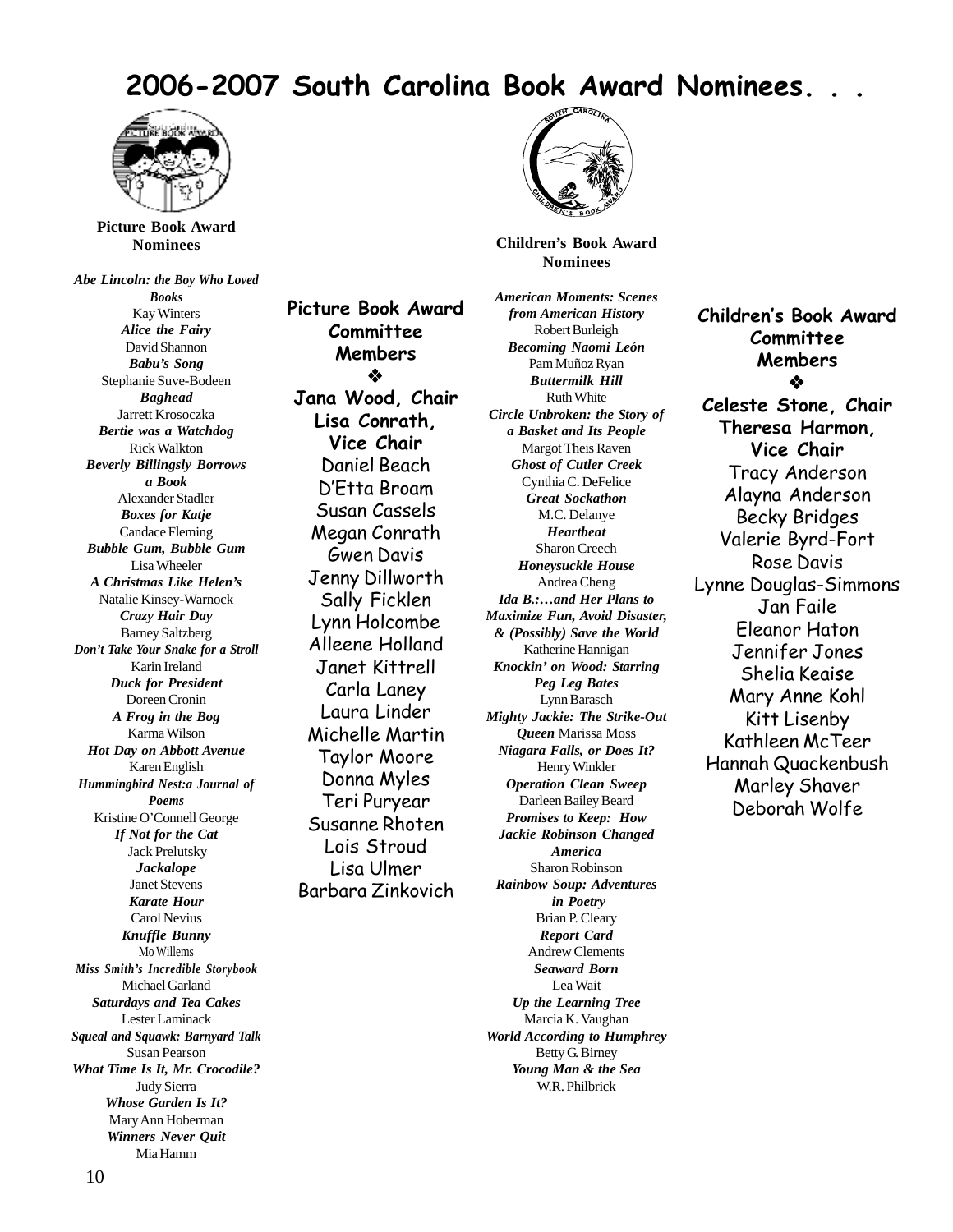# **. . .and Book Award Committee Members**



**Junior Book Award Nominees**

*Al Capone Does My Shirts* Gennifer Choldenko *The Ballad of Sir Dinadan* Gerald Morris *Becoming Naomi León* Pam Muñoz Ryan *Chasing Vermeer* Blue Balliett *City of Ember* Jeanne DuPrau *Close to Shore: the Terrifying Shark Attacks of 1916* Michael Capuzzo *Double Dutch* Sharon Draper *The Goblin Wood* Hilari Bell *Gregor the Overlander* Suzanne Collins *The Last Treasure* Janet S. Anderson *Millicent Min, Girl Genius* Lisa Yee *Mutiny's Daughter* Ann Rinaldi *North* Donna Jo Napoli *Race for the Sky: the Kitty Hawk Diaries of Johnny Moore* Dan Gutman *Shadows on the Sea* Joan Hiatt Harlow *So B. It* Sarah Weeks *Sweet Miss Honeywell's Revenge: A Ghost Story* Kathryn Reiss *Trickster's Choice* Tamora Pierce *Worlds Afire: the Hartford Circus Fire of 1944* Paul Janeczko *The Young Man and the Sea* Rodman Philbrick

**Junior Book Award Committee Members** ❖ **Leigh Jordan,Chair Henry Hall, Vice Chair** Sandy Bailey Elizabeth Blankenship Teresa Blankenship Kelly Brown Kathleen Butler Kristen Dominick Brandy Caroway Linda Hall Tricia Hartley Susan Henley Tami Huggins Cassidy Jarrett Debbie Jarrett Kim Livingston Jennifer Mitchum Tambra Pingle James Washick Marci Yates



**Young Adult Book Award Nominees**

*After* Francine Prose *The Battle of Jericho* Sharon M. Draper *Can't Get There From Here* Todd Strasser *Contents Under Pressure* Lara M. Zeises *Cuba 15* Nancy Osa *Devil On My Heels* Joyce McDonald *Freaky Green Eyes* Joyce Carol Oates *Jake, Reinvented* Gordon Korman *Keesha's House* Helen Frost *The Last Chance Texaco* Brent Hartinger *Leaving Protection* Will Hobbs *A Mango-Shaped Space: A Novel* Wendy Mass *Nothing to Lose* Alex Flinn *One of Those Hideous Books Where the Mother Dies* Sonya Sones *Sarah's Ground* Ann Rinaldi *Shadow of a Doubt* S.L. Rottman *Teen Idol* Meg Cabot *Tending to Grace* Kimberly Newton Fusco *Tree Girl* Ben Mikaelsen

*The Truth About Forever* Sarah Dessen

**Young Adult Book Award Committee Members**  $\bullet$ **Evelyn Newman, Chair Charlene Zehner, Vice Chair** Kimberly Calhoun Sheri Carpenter Molly Carter Joy Danigel Mary Lou Elliott Greta Flinn Kay Horton Maggie Horton Sally Hursey Hannah Jarrett Heather Loy Donna Moyer Pamela Newton Stephanie Nichols Leah Roche Haley Rogers Michelle Williams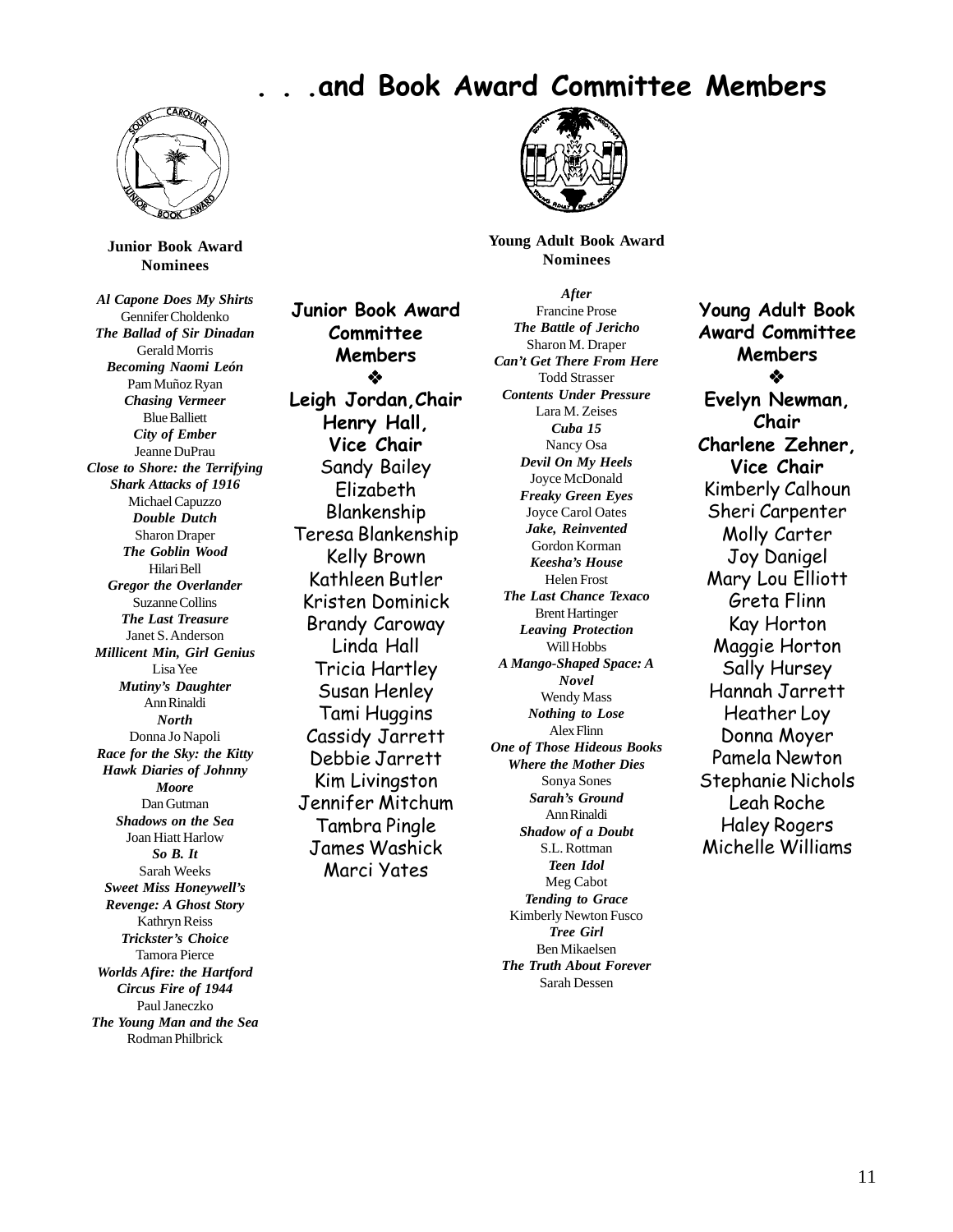# **Well Deserved Recognitions**



The American Association of School Librarians awarded the South Carolina Department of Education a Certificate of Commendation for the "Design by the Book" library makeover program which highlights the needs of school libraries across the state in a take-off on the current popularity of reality-based televison programs. Martha Alewine, SDE Consultant for School Library Media Services, developed the "Design by the Book" program and accepted the award on behalf of the SC Department of Education.

Martha and Lawren

The South Carolina Association of School Librarians' Book Awards Program received a formal commendation by the Affiliate Assembly of the American Association of School Librarians (AASL) at their 2005 Annual Conference of the American Library Association for its addition of a Picture Book Division encouraging children in grades kindergarten through 3rd grade to read quality contemporary literature.. Since the mission of the American Association of School Librarians (AASL) is to "advocate excellence, facilitate change, and develop leaders in the school library media field", AASL members felt that the addition of this division was worthy of the recognition. Joyce Moore, organizational chair of the Picture Book Award Division, received a plaque and letter of commendation at the 2005 SCASL Conference in March, a copy of which will be placed in the SCASL archives.

# **Retirees Section**

The concurrent session sponsored by the Retired Section at the Spring Conference of SCASL was well attended. Mrs. Alice Copeland of the South Carolina Retirement System presented an excellent program, "Retirement Information Updates". Mrs. Copeland not only took questions during the presentation, she graciously stayed and answered individual questions after the session.

It was wonderful to see so many retirees at the conference. Let's keep up this trend next year in Columbia! Retirees, don't forget to let your representative to the SCASL Board know what you would like to have for our program next year. Please consider joining the Retirees Section Committee to help implement ways to be of service to our organization.

> Joan Kruger, Chair *mjk2450@att.net*

Lawren and Joyce

# **Constitution and By-Law Changes Passed at Spring Conference**

At the SCASL Annual Conference in March the membership voted to accept the proposed amendments to the Constitution and By-Laws which were presented in the February 2006 issue of the *Media Center Messenger*. There was a two-thirds affirmative vote to increase dues for ALL members and to change the name of the Non-Public Schools committee to Special Public/Independent Schools. The amendments will not go into effect until the 2007-2008 year which begins on July 1, 2007.

> Sally Hursey, Constitution Committee Chair *Sally.hursey@spartanburg2.k12.sc.us*

**SCASL Standing Committee Members & Chairs**

#### **Advocacy**

Greta Flinn, Chair Andi Fansher Valerie Byrd Fort Peggy Harrison

**Archives & History**

Mitzi Burden, Chair Laura Jackson Joyce Moore Joan Kruger Sue Pruitt

#### **Awards**

Patty Bynum, Chair Melissa Adair Susan Adams Mica Brakefield Elizabeth Padgett Judy Parham

**Constitution & ByLaws** Sally Hursey, Chair

Charlene Zehner Katie Hughey Brenda Milton

**Book Awards** Samantha McManus, Chair *See pages 10-11.*

**Editorial**

Laura Jackson, Chair *See page 3.*

### **Elections**

Martha Taylor, Chairman Janet Boltjes Elizabeth Gregory Margaret Mackey Frances O'Neal

**Information Technology** Catherine Nelson, Chair

**Intellectual Freedom** Andi Fansher, Chair Greta Flinn . . . . .

*more*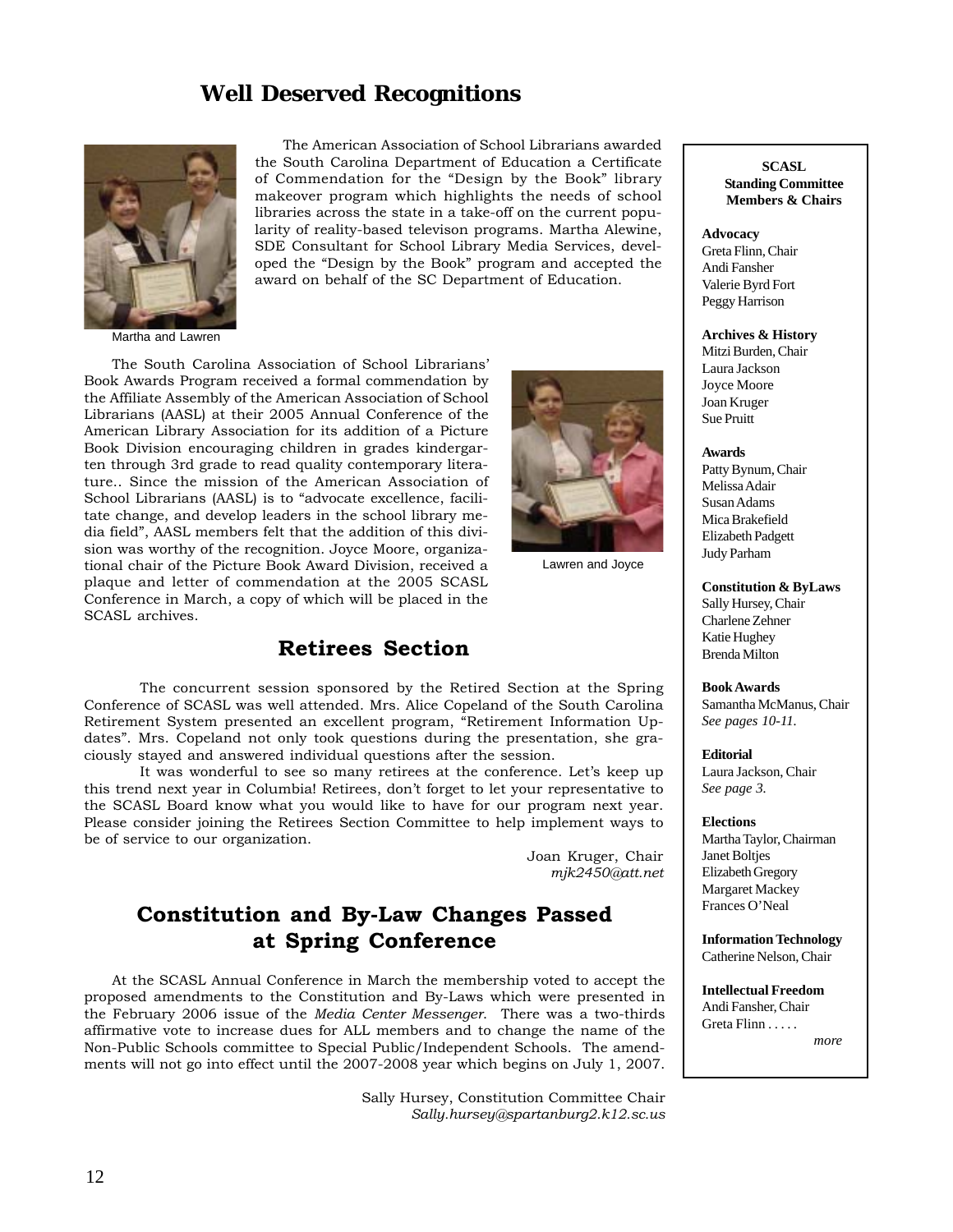# **Fairfield County Participates in Flat Stanley Activities**

Kathy Walker, McCrorey-Liston Elementary, *kwalker@fairfield.k12.sc.us*

What do you get when you take 3,087 third grade students from 158 classrooms in 88 schools from 27 counties in South Carolina? You get an innovative project called *Flat Stanley Learns about South Carolina History*!

This project, started in 2003 by McCrorey-Liston Elementary School library media specialist Kathy Walker, has been helping students all over South Carolina learn about their state's history in a fun, interactive way. The project starts with teachers reading the book *Flat Stanley* to their students. *Flat Stanley* is about a little boy who is flattened when a bulletin board falls on him during the night. As a flat person, Stanley finds out that he can do things that he could never do before. One of these things is to be folded up and mailed to see his cousins in another state. Using this idea and basing her project on an ongoing Flat Stanley project started by Canadian teacher Dale Huber, Walker got permission from Huber to adapt the idea to help South Carolina students learn about South Carolina history.

Students who participate in the project conduct research about their communities, digging up information about historical events, famous historical people, civil war battles fought there, and other information of interest. They then write letters, incorporating the information from their research. These letters, along with Flat Stanleys that the students make, are sent through the mail to other participating classes. When the Flat Stanleys arrive at the schools, they "visit" for several days. At the end of the visitation period, students write another letter, telling about Flat Stanley's activities while he was visiting. The students also include the information that they had gathered when researching their communities. The letters and Flat Stanleys are sent back to the original schools.

Participating teachers have used a variety of creative ways to incorporate the information that their students receive in their social studies curriculum. The teachers have their students share the information that they receive in the letters with the other students in the class. Many of them display a large map of South Carolina and indicate where the Flat Stanleys came from. Other ideas that have been used include keeping journals, making books using the information, and making up packages of artifacts to help others learn about their communities.

Walker reports that she has had many teachers who have participated in the project every year since she started it in 2003. This year, teachers Seledia Jackson (Kelly Miller Elementary) and Margaret Robinson (McCrorey-Liston Elementary) and library media specialist Brenda Boyd (Kelly Miller Elementary) all represented Fairfield County schools in the project. To see more information about the project, visit the McCrorey-Liston Library Media Center website at

## **www.myschoolonline.com/sc/mrs\_walker**.





# **DISCUS DATABASE ASSESSMENT SURVEY**

**We want your input!!!!** The last DISCUS database evaluation survey was completed in the fall of 2002. The DISCUS Database Assessment Committee has determined that it is time for us to conduct a new survey of participating institutions. Jointly, we are creating a SHORT web-based survey that will be mounted on the DISCUS web site during the month of April. Please be on the lookout for more information about the survey. We thank you in advance for providing much needed input about our current database offerings, future content needs and other aspects of the DISCUS program.

# **DISCUS Article Appears in the Post & Courier**

Fran Hawk, who is a columnist for the Post and Courier, an author and the librarian at Clark Academy, has recently written a wonderful article about DISCUS from the K-12 perspective. It is now available through one of the DISCUS databases — Custom Newspapers. The title of the article is, "S.C. Virtual Library a Reliable Resource." Please check it out!!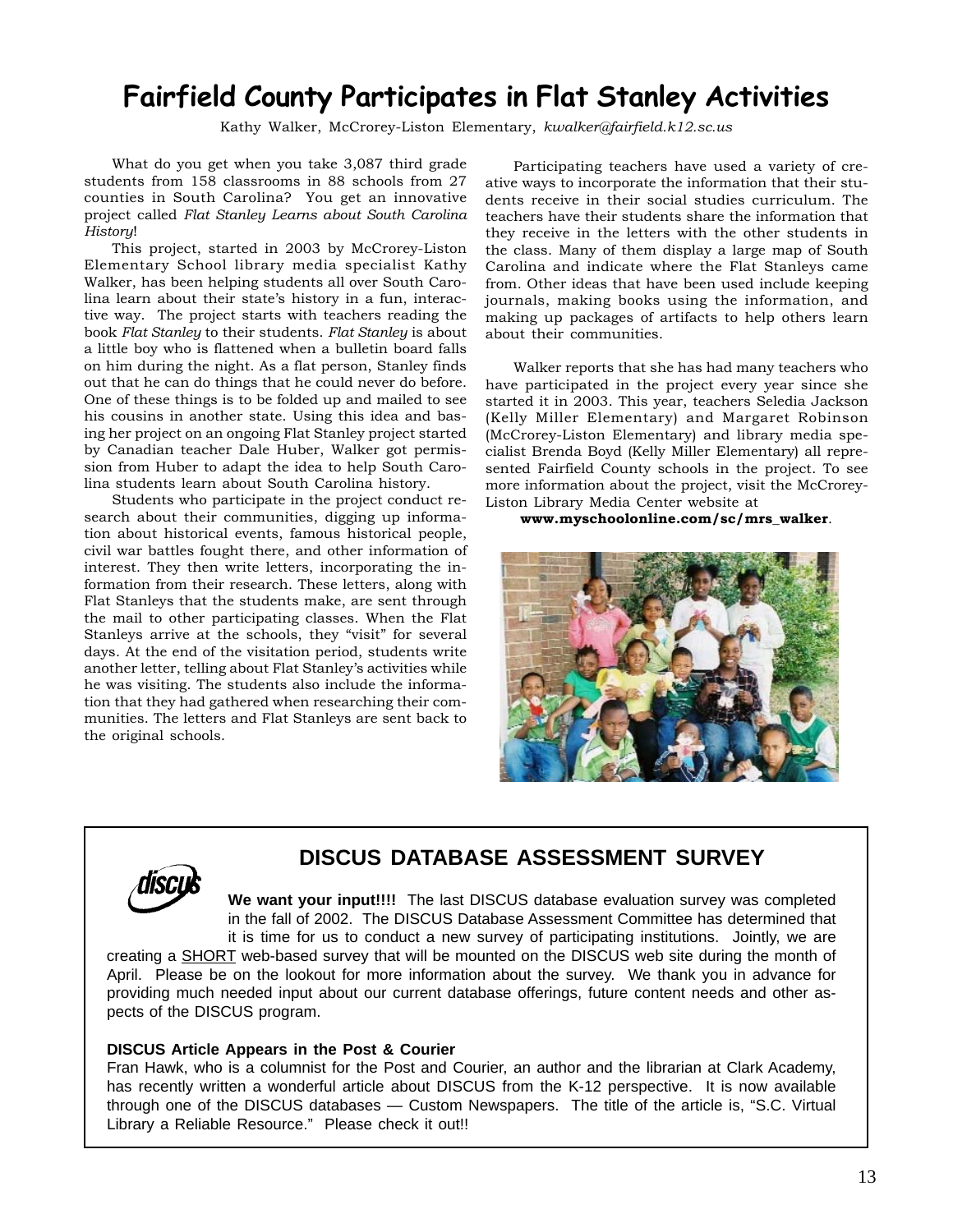# **Robbie Van Pelt Memorial Grant Grant Memorial**

The media specialists of Greenville County are establishing a grant to honor the memory of Robbie Van Pelt, Greenville County Coordinator of Media Services from 1999-2005. Greenville County media specialists will apply for the grant by proposing an exemplary instructional activity they would like to do with students. The board members of the Greenville Council of Media Specialists will select the winning applicant each July. The donated monies will be deposited and the interest produced each year will be the amount of the award. Robbie Van Pelt's strong leadership set an example of dedication and enthusiasm for creating world-class media centers that we hope to continue with this memorial grant.

If you are interested in making a donation, checks should be made out to "Van Pelt Memorial" and sent to: **Terry Landreth, 505- A North Main Street, Room 222, Greer, SC 29650.**

# **Standards & Guidelines Report**

The **Standards and Guidelines Committee** finished the alignment of the 2005 South Carolina social studies standards with our information literacy standards. The project has been sent to both Donna Shannon at USC and Martha Alewine.

> Cathleen Moore, Chair *cmoore@mbi.hcs.k12.sc.us*

# **Katrina Library Funds**

The Friends of South Carolina Libraries' campaign to raise funds for the Hurricane Katrina battered New Orleans Public Library has passed the \$10,000 mark. There is still time to contribute. Just think if all librarymedia specialists contributed \$5 how much we could raise.

Contributions should be sent to: **Friends of South Carolina Libraries, PO Box 11121, Columbia, SC 29211.**

# **Special Public/Independent Schools**

The Non-Public Schools committee changed its name to Special Public/Independent after an affirmative vote for this constitutional change by the membership. This name change reflects a broader range of memberships in this section of SCASL. It is our belief and hope that this name change will draw librarians from special public schools as well. Our section presented at the annual SCASL conference a workshop on information sharing. Presenters were Lakesha Darby, Reference Information Specialist Librarian, Miller Whittaker Library, SCSU and Patricia Bradley, Librarian, Felton Laboratory School. An information packet along with a list of two-year and four-year colleges and universities in close proximity to independent and special schools was distributed to workshop participants. The title of this workshop was Information Sharing Between College and School Libraries.

> Patricia Bradley, Chair *pbradley@scsu.edu*



# **HELP PRESERVE SCASL'S HISTORY**

Do you have materials that belong in SCASL's archives? If so, please make arrangements for their transfer by contacting a member of the Archives and History Committee. The Committee will hold a work day this spring to further organize holdings which are now housed in the Caroliniana Library.

> Mitzi Burden, Chair *burdenM@charter.net*

# **Public Awareness Committee**

We apologize that names submitted for the Honor Roll of Paraprofessionals and the Honor Roll of Administrators were not published in the conference brochure though they were presented. Letters to Honor Roll nominees were recently mailed. Pictures from our SCASL conference were submitted to the SCASL listserv. Postconference announcements were submitted to SCASL members via the Network (Frankie O'Neal) for use with local newspapers and other media sources prior to the conference.

Thank you to members who served on the Public Relations Committee for this year.

> Debbie Cooper, Chair *dcooper@fairfield.k12.sc.us*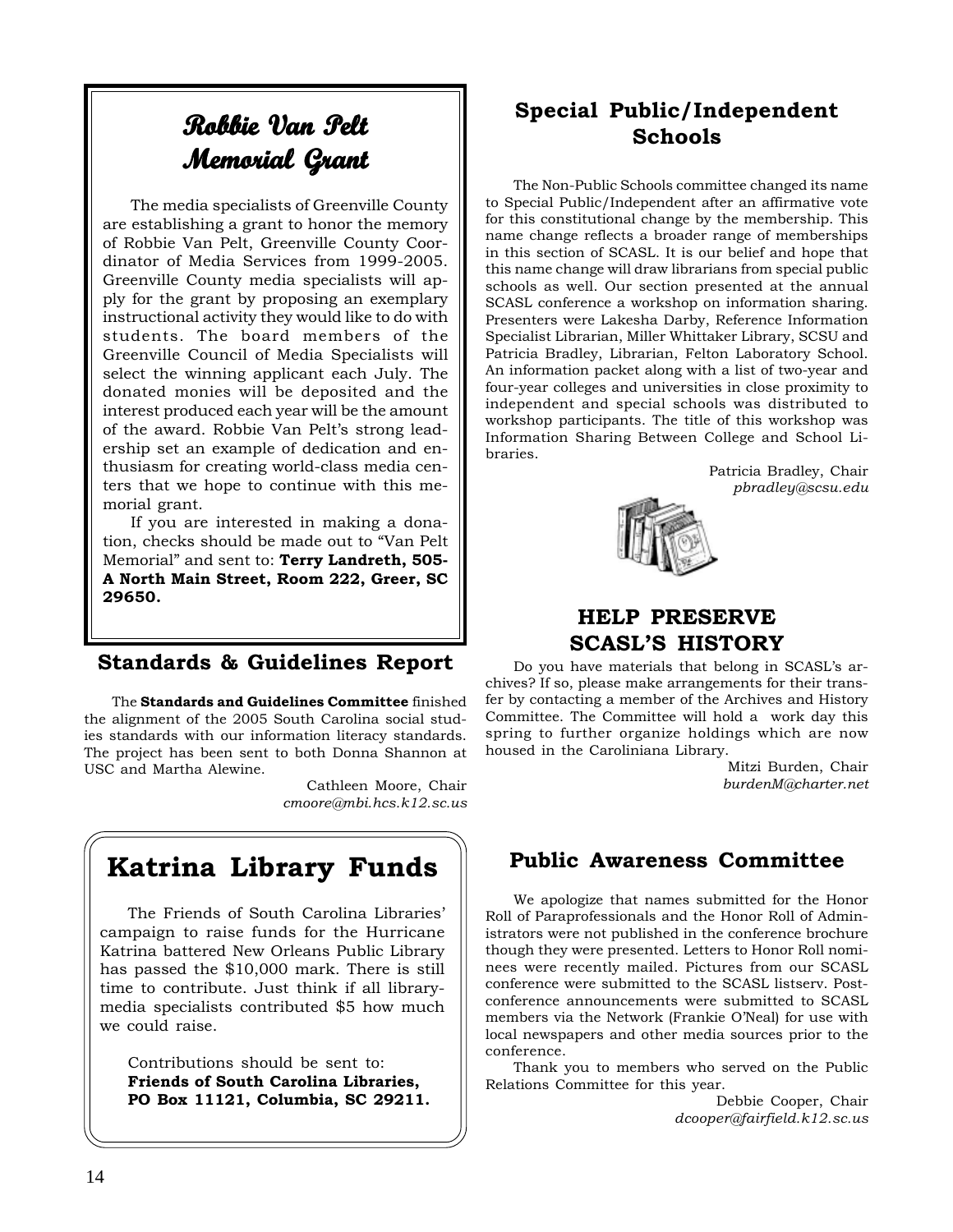# *Regional News*

#### **Region 1A.**

**ANDERSON 1. Monique German**, Powdersville Middle School, and **Becky Bridges** wrote and received a \$1000 grant from Dollar General to fund the district-wide literacy festival held in April at Wren High School. All district media specialists worked on the festival. Activities included authors, storytellers, an art exposition and auction, musical performances by both high school and elementary musicians, a book fair and swap, and a book walk. Folks from the Literacy Association, the Anderson County Public Library, and the district Family Literacy department attended. **OCONEE COUNTY.** Seneca Middle School, **Sydney Jones**, media specialist, hosted an African-American Author Celebration in February. During lunch students browsed author displays, listening to poetry readings, and enjoying refreshments. At Westminster Elementary, **Melissa Farmer** held celebration parties for the book award winner in the library for all the children who voted.

#### **Region 1B.**

**CHEROKEE COUNTY.** Retiring this year are: **Melba Lindler**, Blacksburg Elementary, **Evelyn Bennifield**, Limestone-Central Elementary, **Jan Sarratt**, Ewing Middle School, and **Jan Petty**, Northwest Elementary. **GREENVILLE COUNTY. Patty Bynum**, President of GCMS, reports that over \$1,900 has been raised for the **Robbie Van Pelt** Memorial Fund. The Instructional Materials Center has been named in honor of Robbie. As of March 27th, **Amanda LeBlanc** officially became the Media Services Coordinator for the county. **Ruth-Ann Dixon**, August Circle Elementary, will retire after 28 years as a media specialist, twenty-one of which were at Augusta Circle. Ruth-Ann also received a \$2,500 Best Buy Grant earlier this year, which was used to purchase equipment for the school's student-run news program. **Theresa Morelli** has announced that the original water colors for the book *Papa Bruce's Barnyard* written by **Beth Reynolds** and illustrated by **James Heaton** are on display in the Robert E. Cashion Media Center. Retiring media specialists in Greenville County are: **Judy Player**, Greenville High School, **Judy Lemnons**, Hillcrest Middle School, **Pam Huntley**,Woodmont High School, and **Ruth-Ann Dixon**, Augusta Circle Elementary. Blythe Academy of Languages, **Kathleen Carey** hosted two author visits this school year, thanks to the generosity of their PTA. *Laurie Myers*, author of *Lewis and Clark and Me: A Dog's Tale*, visited the third, fourth and fifth grade students. The unique perspective of this story, as well as the primary source journal entries of the explorers, made her appearance a great curriculum connection. The third and fifth grade enjoyed Myers' visuals and explanation of the writing and publishing processes. She spoke about *My Dog, My Hero*, *Surviving Brick Jones, Earthquake in the Third Grade,* and *Guinea Pigs Don't Talk* and *The SOS File*. The following week author *Danny Schnitzlein*, played his guitar, sang, and spoke with the kindergarten, first and second grade students about his background and his book,*The Monster Who Ate My Peas*. The children enjoyed the rhyme and humor of the book. In addition, the first grade students were motivated to create their own vegetable monsters in the media center and later in the computer lab using Paint software.In January, **Sandy Bailey**, Northwest Middle School, arranged for **Vivian Vande Velde** to fly down from New York to spend the day with the students talking about writing, her books (and cover art), and autographing books. Each student who had purchased a book had his picture taken with her and was then given a copy of the print. **Sherer Reid**, Mitchell Road Elementary School, hosted illustrator **Michael P. White**, *The Library Dragon,* who held assemblies with all of the students in grades K5-5. **SPARTANBURG COUNTY. District 2**. **Sally Hursey** and **Jay Campbell**, media specialists at Boiling Springs High School, held their 5th Annual Poetry Festival in March. The festival is the result of a year-long collaboration between the media center and the English Department. **Sally Hursey** will become a Secondary Literacy coach for the district next year. **District 5. Candi Vaughn**, Florence Chapel Middle School, received a Wal-Mart Grant for \$1,000 for a summer reading program in a low income housing development. **Pat Bridges**, Berry Shoals Intermediate School, will be retiring this year. **Melanie Dillard**, Wellford Elementary School, will graduate with a Master's in Library and Information Science in May. At Byrnes High School, **Judy Parham** and **Karen Hill** media specialists, the teachers book discussion group, called Chat & Chew, will read and discuss the 2006-07 SCYABA nominees on April 20th which is during the week set aside to celebrate National Library Week. **District 6.** Students, faculty and staff at Dawkins Middle School have surpassed the halfway mark in their attempt to read 20,000 books this year in their "20,000 Reads under the Sea" campaign where **Letitia Moore** is media specialist. The school cafeteria is being transformed into an undersea wonderland as one fish per book read is being mounted on a sea of blue. At Anderson Mill Elementary School, **Laura Tripp** heralded the coming of their "Kingdom of Reading" book fair, and was selected as a second place winner in the Fall 2005 Scholastic Books' "Start a Book Fair Buzz" contest. **Amber Keeran**, media specialist, reports that "Magical Storyteller" **Mark Daniel** presented an assembly of magic and puppets for students and an evening for parents at Jesse S. Bobo Elementary in conjunction with their Book Fair.

## **Region 2.**

**MCCORMICK.Betty Daniels**, Douglas Elementary in Trenton, was featured in "Who's Who Among America's Educators" in November 2005.

#### **Region 3.**

**LANCASTER.** Author **Alex Flinn** visited Lancaster High School in April. A.R. Rucker Middle School is hosting a caricaturist in January to kick-off the library's new graphic novel collection and 40 students were selected to receive a free caricature by an artist at Paramount's Carowinds. Author **Sharyn McCrumb** visited Indian Land High School in November. "Buck 4 Books" campaign has begun to encourage parents and teachers to honor friends and family with a donation to

#### **Regional Network Frankie O'Neal, Director**

Special Public/Independent Schools: Patricia Bradley Retirees: Joan Kruger

 **Members & Chairs\* By Regions 1A Carolyn Segers\*** Becky Bridges Pam Wright Deborah Jordan Pam Owens Carolyn Segers Tracy Whaley Yvonne Mayo

**1B Sue Fitzgerald\*** Darla Cudd Sandy Bailey Nancy Gaulden Katie Huhey Judy Mamroth Colleen Hitchcock Judy Parham Peggy McQuade Lee Ann Bailie

**2 Lyn Wolfe\*** Greta Flinn Jean Peeler Cover Peggy Harrison Linda Martin Patricia Henderson Sherri Sherer Janice Meeks Jill Altman

## **3 Betty Jordan\***

Teresa McKenzie Debbie Hegler Pam Sloss Caylen Whitesides Nancy Kivette Betty Jordan Susan Cassels

#### **4A Harriet Pauling\***

Dupre Young Janie Doyle Judy Derrick Pam Livingston Jessica Felker

**4B Elizabeth Gregory\*** Marilyn Gramling LaDoris Walker Beth Lee . . .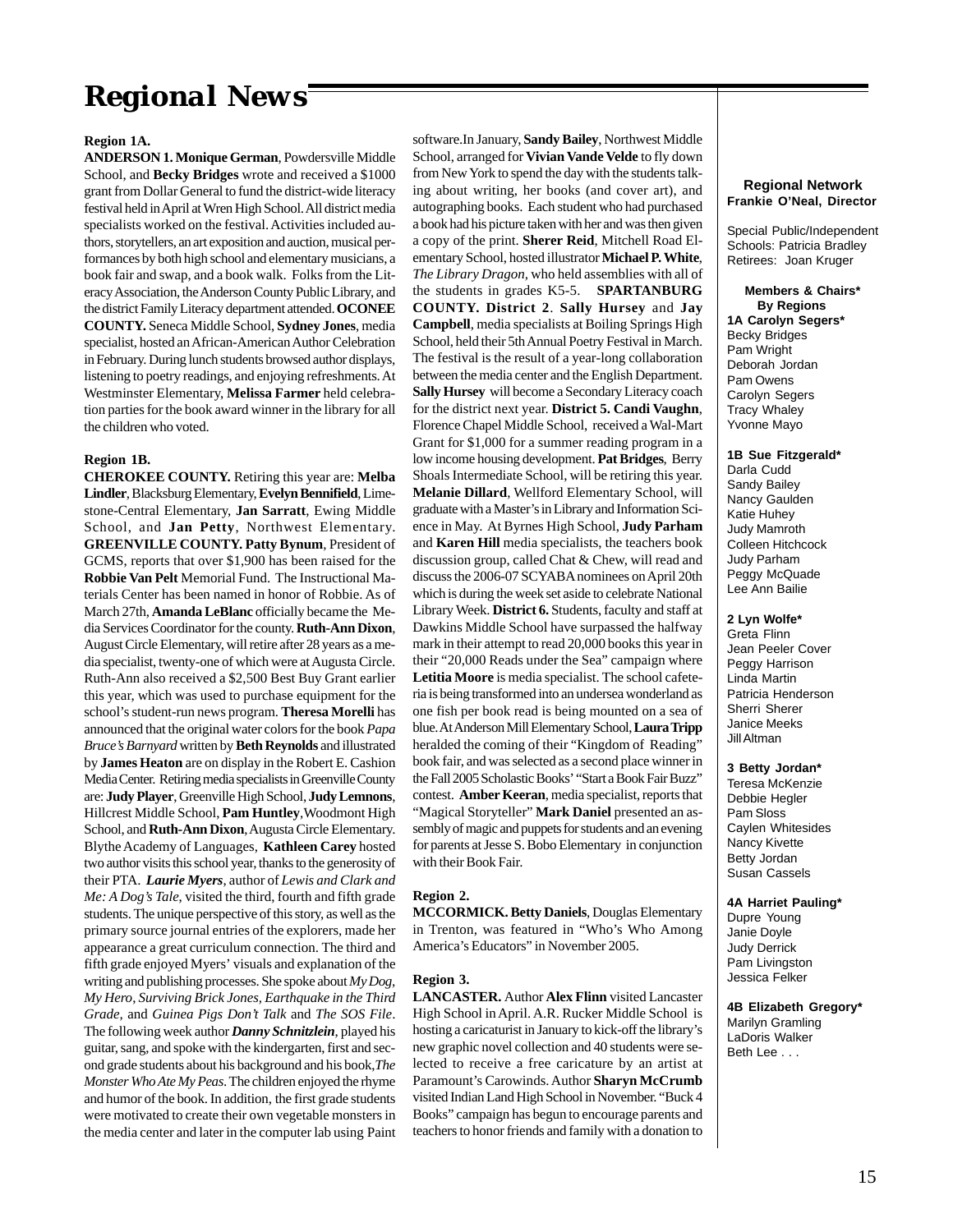the media center for the purchase of books. **YORK 2. Clover. Nancy Kivett**, Clover High School, reports that the district has allotted extra funding, beyond the annual budget, to media centers to replace worn out and outdated books. Clover High School got almost \$80,000. Students contributed over \$800 in a one-week period towards Pets in Peril, to assist displaced Katrina pets. They also contributed pet food, toys, etc. to the local Humane Society to replace items sent to help Katrina pets. **YORK. Rock Hill.** Thanks to a \$6,000 EIA grant,**Tim Lowry**, nationally known performer, was guest artist in January at Old Pointe Elementary School. He worked with third graders each day and gave presentations to other grades once during the week as well as a teacher workshop after school and a night performance. A grant from the Arts Council of Rock Hill covered his expenses. At Sullivan Middle School, **Betty Jordan** teamed up with a 7th grade math teacher and they were awarded a \$1,000 Rock Hill Foundation grant which provided a Jeopardy game and extra components for use with instruction as well as competition activities. **CHESTER. Teresa McKenzie**, Chester Senior High School, conducted a session at the SCASL conference entitled "Bookclubs Are Us."

## **Region 5A.**

**AIKEN COUNTY.** North Augusta High School is sponsoring a "gently used" book drive to help Bay St. Louis High School in Mississippi. **LynnGoodwin**, LMS, is coordinating the effort. Paul Knox Middle School Media Center is hosting a Parent Breakfast for parents to preview their book fair in April. Author **Mary Triola** visited the school in October. **Valerie Hoffman** reports that Mrs. Triola fascinated students as she played her harp and other musical instruments and talked about the characters in her books. She also autographed copies of her books for the students. **Aiken.** Retiring this year are: **Cindy Snell,** Warrenville Elementary, **Nancy Lex**, Aiken High, and **Faye Oswald**, Gloverville Elementary. **Serena DuBose** is moving to Barnwell from Belvedere Elementary. Midland Valley High School was awarded a grant from the Aiken Council of the International Reading Association. **Sue Anne Beym** and **David Harrison** are the LMS's there. **BARNWELL. District 29. John Rainey**, Williston/Elko Middle/High Schools, received a \$500 grant to buy camera equipment to support the high school news program.

#### **Region 5B.**

**CALHOUN COUNTY.** In March, **Julia Fanning** hosted author **Dori Sanders** for a Writer's Workshop including all English students at Calhoun County High School. Food and Nutrition students prepared a faculty luncheon using recipes from Dori's Country Cooking book. English students read one of her novels, completed journal responses, learning logs, and a variety of final products to maximize the literacy impact of Ms. Sanders' visit. **ORANGEBURG. District 5. Regina Taylor,** Robert E. Howard Middle School, made *Who's Who Among America's Teachers* for the second year in a row (2006 edition).

#### **Region 6.**

**SUMTER. District 2.** A 3rd grade Social Studies Web Quest "Where in South Carolina is Sandy Coast?" was created and presented by **Michael Duffy**, Shaw Height's El-

ementary, grades 2-3 school, at the SCIRA in Myrtle Beach. It was based on lessons developed by the 3rd grade teachers. Pocalla Springs Elementary media specialist, **Donna Myles**, hosted **Tim Lowery** to kick-off the Celebration of "Read Across America." He gave three performances to all grade levels and then conducted workshops demonstrating good storytelling. **CLARENDON. District 2. Marguerite Harris** is retiring as media specialist at Manning Primary School. **KERSHAW. Norma Young** will retire at the end of the year from Blaney Elementary.

#### **Region 7.**

**FLORENCE. District 1.** In March, Charleston's **Carol Poole** and **Becky Dingle**, familiarly known as "The Social Studies Ladies," were in Royall Elementary School's library working with each grade level of students and teachers demonstrating how to incorporate the arts with the social studies standards for each grade level. They used a multitude of picture books as they incorporated drama, music and movement to teach specific standards. **Betty Anne Smith** is the media specialist at Royall. The kindergarten students at Henry Timrod Elementary celebrated *Read Across America* with a Mardi Gras celebration. During February, kindergarten and fifth grade students raised money by selling Mardi Gras beads and bracelets to purchase books for the children of New Orleans. The students collected \$404.50 during the event! **Cynthia Sneed** is the media specialist at Timrod. **Susan Lane**, Moore Intermediate, headed a celebration of Valentine's Day and reading with "I Love Reading! Night". Some 150 parents and students read books together and enjoyed pizza afterwards. Carver Elementary celebrated "Read Across America" by sponsoring a classroom door decorating contest. Judges from the district office selected winners. **Melanie Stewart**, USC intern at Carver, spearheaded the idea for this event. **District 3. Kaye Thomas**, Ronald E. McNair Middle School, will retire after 37 years of teaching. The last 12 years have been as media specialist.

#### **Region 9A.**

**CHARLESTON.** In April, **Deborah Bobo**, St. Andrews Elementary, hosted **Will Dantzler**, 14 year-old Mt. Pleasant author of *The Sword of the Dragon Master* who spoke to 4th and 5th graders. **Fran Hawk** attended a luncheon in honor of their South Carolina Book Award Committees composed of 18 students, who worked through the summer and the early part of the year to promote the book awards program. Fran talked about the writing process, and her book, *The Story of the H.L. Hunley and Queenies Coin*. Each student received an autographed copy of her book. **Debbie Stroman**, Whitesides Elementary, hosted a St. Patrick's Day Book Swap and gave away 2,500 books donated by students. Debbie was able to offer free books to everyone in the school. The media centers at McClellanville Middle and St. James Santee Elementary Schools hosted **Marc John Jefferies** in March. Marc, author of the Secret Agent MJJ series and teen actor starring in "The Haunted Mansion" with Eddie Murphy, spoke to the students at St. James Santee in the morning and later spoke to two groups at McClellanville Middle School. He spoke at length about his commitment to his education, the need to set goals and his writing ideas. **Kim Livingston** is the media specialist at McClellanville Middle and **Tina Berger** is the media specialist at St. James-Santee Elementary. Teacher coaches **Audra**

#### **5A Mary Lou Wallace\*** Linda Day Donna Taylor Heidi Lewis John Rainey

#### **5B Anita Hutto\***

Cynthia Tucker Julia Fanning Helen Winningham Wendy Blevins Samantha McManus

#### **6 Kitt Lisenby\***

Sylvia Witherspoon Lynda Lee Penny Kemp Susan Prettyman Mary Miller Carolyn Buckner Anita Vaughn

## **7 Debra Heimbrook\***

Shari Caskey Judy Hall Liz Herlong Ruthann Wooten Ginger Brown Vonnie Smith Gayla Williams Amy Fouse Pam Hyman Janice Lane Robin Horne Elaine Hite Teresa Reid

#### **8 Sabra Bell\***

Grier Rivers Elaine Culick

#### **9A Bill Langston\***

Kim Livingston Debbie Stroman Melanie Crumpton Joyce Smith Michele Bryan Beth Hale Beth McGuire Stephanie Sistrunk-Edwards

# **9B Lynne Dubay\*** Linda Hall

Suzanne Craw Joyce Pearson

#### **10 VACANT**

Leah Roche Celeste Stone Carole McGrath Audrey Koudelka Karin Kadar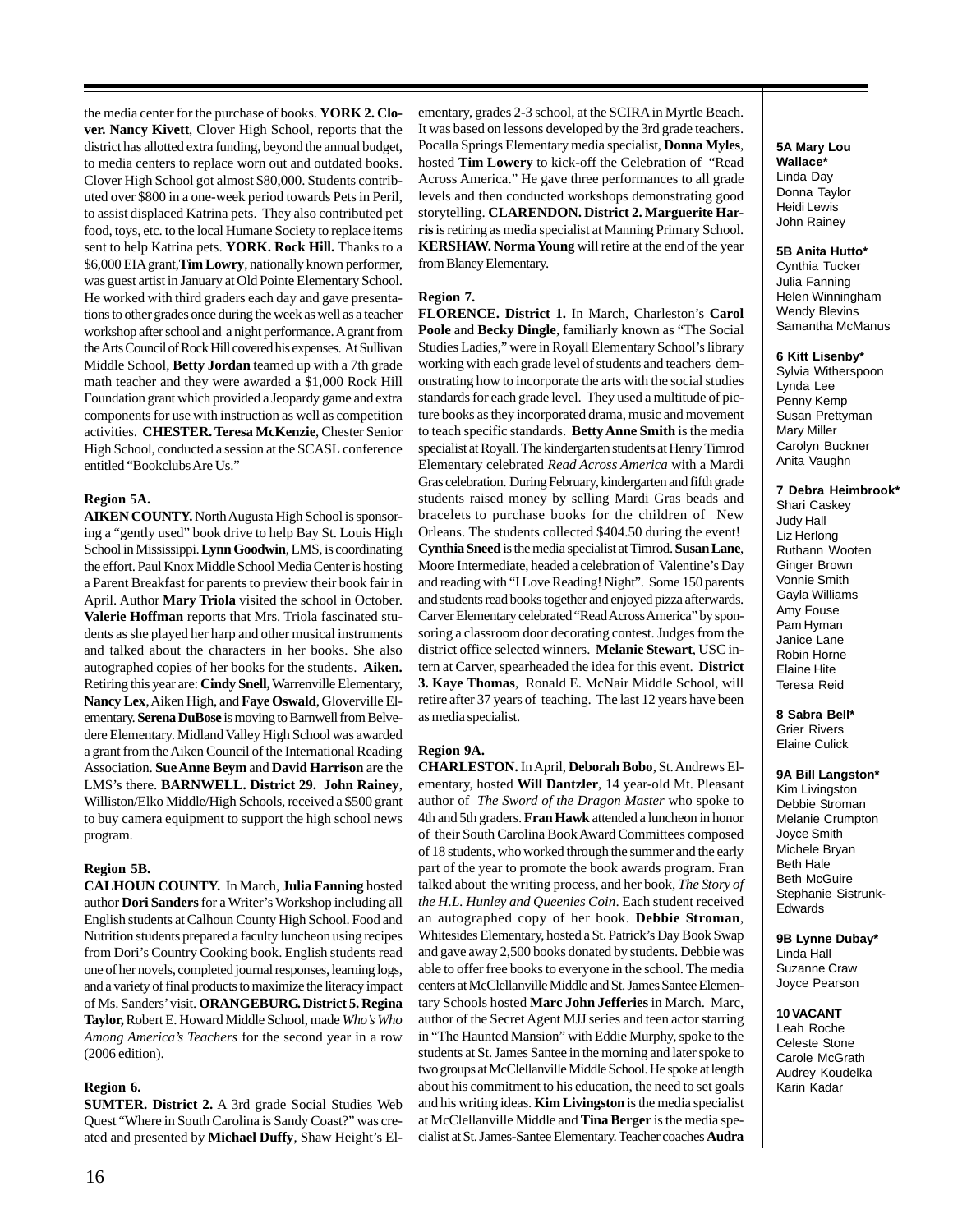**Pinckney** and **Bonnie Wall** organized the visit. James B. Edwards Elementary, **Laura Judson** media specialist, hosted **Gail Karwolski**, author of *Water Beds, Sleeping in the Ocean* and first graders were able to visit with her and ask her questions about her research into the sleeping habits of marine mammals. Sylvan Dell Publishers donated a class set of the book to James B. Edwards Elementary school so that teachers can use the book as a class teaching tool to explore the world of animals in their habitats. **Gail Galey**, media specialist at Orange Grove Elementary, has been selected by NASA to serve as Solar System Ambassador for the year 2006. For more information on the Solar System Ambassador program go to *http://www2.jpl.nasa.gov/ambassador/* **Minerva King,** St. John's High School ,Johns Island, attended the annual Young Writer's Conference at Ballentine Elementary School in Columbia in March. Six authors presented to over 500 registered student writers who were given the opportunity to have their works critiqued by these authors. Minerva also performed as a storyteller at the conference. **Robert Olson**, principal of West Ashley High School, was chosen Administrator of the Year at the South Carolina Association of School Librarians' Conference in March. **Elizabeth Miller**, Coordinator of School Library Field Experiences at the University of South Carolina, recently went to Singapore to help evaluate their media programs. She took with her West Ashley High School's media center orientation video to share with their schools. North Charleston High School, **Mary Kathleen Dorkewitz** media specialist, celebrated this month's Women's History by taking snapshots of local female population. The display was in the media center. It was a unique way to celebrate not only notable women but also local women. Charleston author and illustrator **Kate Salley Palmer** visited Angel Oak Elementary for a Young Author's Conference. She gave a presentation on her books, *The Pink House, Palmetto-Symbol of Courage, and Francis Marion, Legend of the Swamp Fox.* The media center and classroom hall decorations were inspired by her books.

## **Region 9B.**

**DORCHESTER. District 2. Gin-g Edwards**, Alston Middle School, hosted an UMOJA Night in February that featured low-country heritage: sweet grass baskets, Gullah, storytelling, steel drums, poetry, music, and low-country cuisine. She wrote an EIA grant titled: "S.C. History: Alive and Well" which helped fund this event. **BERKELEY.** Sue Coleman is the new media specialist at Boulder Bluff Elementary. **Joanne Schwartz,** Goose Creek Primary, has written the article entitled "Collaboration That Works" published in the Feb/March issue of *The School Librarian's Workshop.* The Timberland High School Media Center received a Schoolto-Work/Service Learning Mini-Grant for \$891 to enhance reading through the "Reading in the Wolf Pack Café". **Donna Rodin** and **Fausteen Hodge** hasvecollaborated with the staff and students to make the café a successful program. They also won 3rd place in the SCYABA banner contest for *An Ocean Apart, A World Away* by Lensey Namioka. The College Park Middle School Media Center sponsored their first Battle of the Books competition which was a successful incentive reading program. **Julie Mise** at Rollings School of the Arts received National Board Certification. Fort Dorchester High School media center received two awards from the state PTA last year: one for a Literary Café program, the other an endowment grant for the program supporting the SC Young Adult Book Awards.

## **Region 10.**

**HAMPTON COUNTY. District 2. Audrey Koudelka** reports that the district School Board allocated an extra \$6000 to Estill High School's book budget so that up-to-date books could be purchased. The American Association of University Women has adopted the media center and has donated books and money so that the collection can be further updated.

## **Region 1B. Riverside Middle School**

**Gayle Forbes**, media specialist at Riverside Middle School, reports that students participated in a creative writing contest to tell the story of Sir Russell, a knight charging on horseback toward a fire-breathing dragon, as painted in the new media center mural. The winners received monetary prizes, and their stories will be published and made available from the media center.



#### **Region 9A.**

 North Charleston Elementary School reopened this fall as a completely new 92,000+ square foot facility. The PreK-5 school is the first LEED (Leadership in Energy and Environmental Design) registered school in South Carolina and has many energy saving and environmentally friendly features. The 4,000+ square foot media center features 11,000+ books, a production studio and conference room, and an outdoor reading patio.**Debbie Palmer** is media specialist at North Charleston Elementary.

National Honor Society and Teacher Cadets presents **Leaders for Literacy Rockin' Read-A-Thon**

**What:** District 10 Read-A-Thon **Where:** West Ashley High School Football Stadium

**When:** Friday, April 7, 2006, 9am-1pm

In conjunction with the Children, Libraries, and Literacy Initiative sponsored by the University of South Carolina, the **West Ashley High School** National Honor Society and Teacher Cadets hosted this Read-A-Thon for the purpose of raising money for literacy programs in our community, raising community awareness of literacy programs, encouraging students in District 10 to read daily, and challenging students in District 10 to take responsibility for their learning through reading.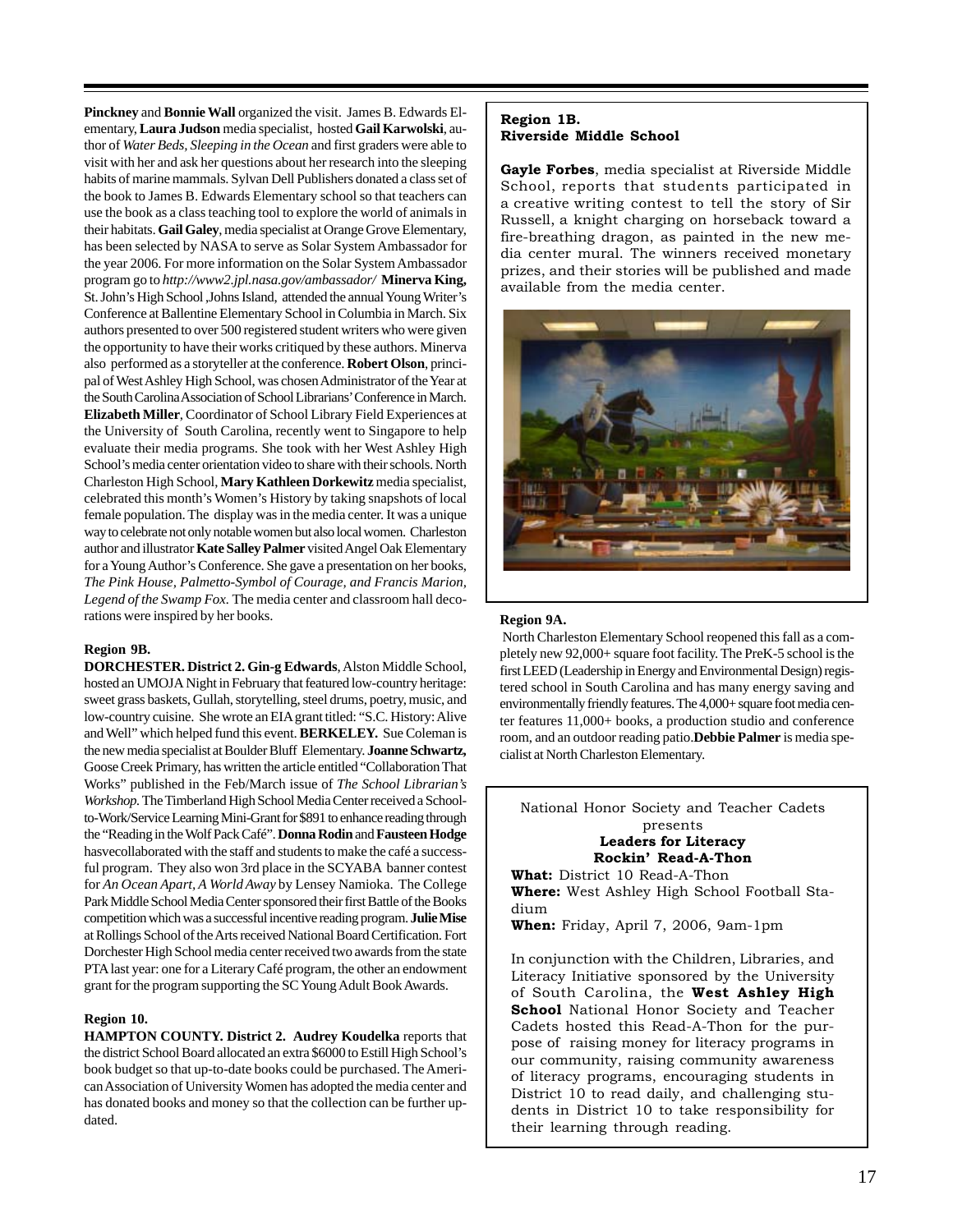# **Region 5B. Big Doings at Sandy Run Elementary and John Ford Middle School**

School students have been 'traveling' around our country all year! Media specialists **Tami Huggins, Susan Morris,** and **Mary Jo Springs** collaborated to design this activity. Although each school's journey was a little different and designed for their particular needs, students have 'traveled' to a different state in the U.S. about every five weeks. Based on hints provided through our morning news show, students played a guessing game at the beginning of each trip, as they tried to determine which state we were visiting next. Once the destination was revealed, classes visited the media center to complete a research activity on that state. The research activity concentrated on improving information literacy skills, including creating a bibliography, evaluating sources, using higher order thinking skills, and engaging in inquiry based learning. Each 'trip research activity' included an 'independent research extension activity' that students could choose to do at home, in the classroom, or in the media center, before the end of the 'trip'. Over the course of our 'travels' throughout this school year, we have learned much about different areas of the country. In addition, we are becoming information literate, lifelong learners who enjoy having our minds piqued with a higher level of questioning.

Third graders at Sandy Run Elementary spent the last few weeks working on animal research. They were studying survival, specifically habitat, physical adaptations, and food requirements. The discussion of these issues began in the classroom. Students came to the media center where they read Margaret Brown's *The Important Book*. We watched a video from United Streaming entitled "Animal Places, Animal Faces." Students chose their animals to investigate; we reviewed The Big Six; and they began their research. They used three resources in different formats, practiced/learned new information literacy skills (creating a bibliography, evaluating sources, taking notes w/concept web, etc.). Then, they took their notes and wrote a paragraph, modeling their writing after Brown's format in The Important Book. Students drew their animals in their habitat. The paragraphs and pictures were put together to form a class book, *The Important Book of Animal Survival.* In addition, each page of the book was scanned into a computer and students presented their book to other classes in the school, using an LCD projector. A small group of students explained the process they had gone through to create the book. It was a great learning experience for the third graders, the classes who came to hear the presentation, the collaborating teacher, and media specialist Tami Huggins!

# **An Important Part of SCASL History Is Gone: The Implosion of the Carolina Plaza**

When the Carolina Inn opened in 1973 it was Columbia's first major convention hotel. From 1978 through 1984, The Carolina Inn or Carolina Plaza was



Carolina Rata tunbles down in implosion

the locale of the SCASL annual conference. After a two million dollar renovation, it reopened on November 25, 1985, as the Radisson Hotel Columbia and SCASL again held its conferences there in 1989 and 1990.

On February 11, 1992, it was purchased by the University of South Carolina for use as a welcome center. In 1995, the South Carolina General Assembly used this

as a temporary "State House" while the South Carolina Statehouse was being renovated. But the Carolina Inn, Plaza, Radisson, welcome center met its end in about 15 seconds when 1,000 sticks of dynamite imploded the tower at 8:02 a.m. on Sunday, February 5, 2006. It was demolished to make way for the University of South Carolina's Arnold School of Public Health and USC's Innovista.



**Vital Statistics**

**Sympathy is extended to Marie Carter Youmans whose mother passed away in Youmans February.**

**Sympathy is extended to Martha Alewine, SDE, on the loss of her father.**

**Sympathy is extended to the family of Anne** *Prentiss Moore Lewis, who passed away in* **March. Mrs. Lewis was an assistant librarian for many years before becoming a librarian with the Sumter Public Library.**

**In February, Yvette Allen, Grove Elementary, Yvette Allen was married and became Yvette Case.**

**Heather Kanipe, Oakland Elementary, e announced the birth of her daughter, Abigail Madelyn, in February.**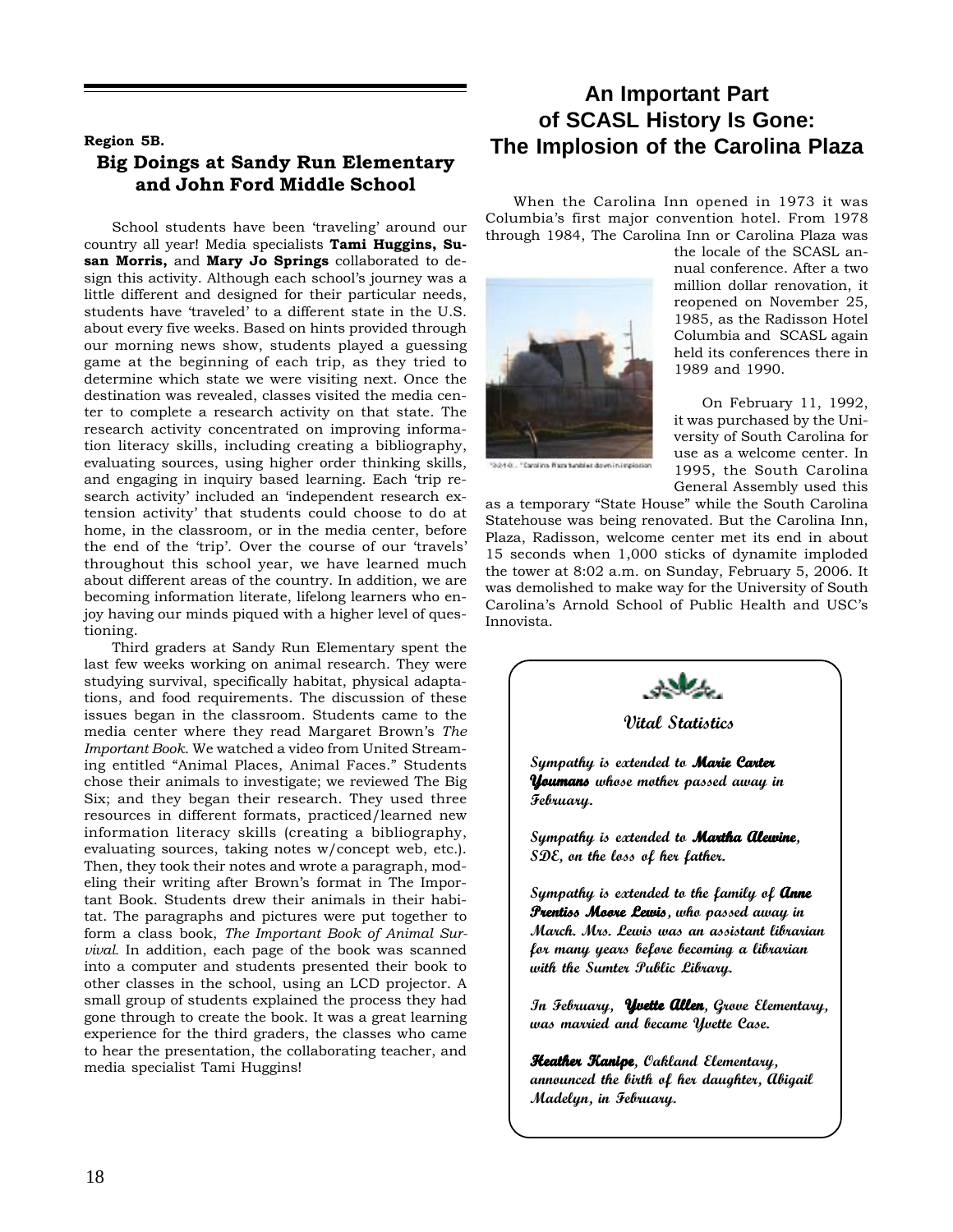# A Juggling Act:

# *Reflections on Really Being in Charge-Years 1,2…Will I stay?*

Mary Dorkewitz, North Charleston High, *mary\_dorkewitz@charleston.k12.sc.us*

When the school year started I would never have dreamed of not being among my books and working with students and teachers less than I usually did. I was happily and blissfully adrift in my sea of books, computers, students and staff. I drifted over slowly rolling waves doing research, promoting our library during freshman orientation, not having to make many earthshattering decisions, not "the boss". Like Robert Duvall in "Apocalypse Now" I loved the smell of books early in the morning! That always jump-started me on my daily journey across the sea of questions, research panic, and computer problems.

That all changed on one hot day in August. What a shock to the system! I was asked to be "in charge." I knew my little, secure boat had suddenly developed a very slow, dangerous leak. My protective cocoon had dissolved. No longer was I in the safe-haven of my sailboat. I was now on a make-shift log raft trying to stay afloat during the storm of the century.

 I never had an appreciation for jugglers until that fateful Friday! The first few weeks I drifted in and out of a major fog bank. I said "yes" and "no" to things and situations I do not even remember. I attended meetings, meetings and more meetings. And, if I had not taken careful notes, I don't think I would remember what went on, what decisions were made. I never knew just how lucky I had been.

Jugglers?...as I look back on the year, jugglers have it easy. They know what they are juggling, and know where and when each object will come down. But best of all they can put all of that aside and go on with something else. We can't. We have very few clues as to what we will be juggling. Teachers and students are very different juggling items. We are ambushed every minute with situations even we cannot imagine. How do you handle teachers waiting on you to open the library at 6:20 a.m. when you first arrive? (That event disrupts your morning routine.) You have to react with as much caring and concern as possible even when you haven't had that second cup of coffee or time to put your things down.

During the day many balls may be thrown at you, over you and around you. What do you do? Well, you just have to handle each event as it unfolds

 Ball 1: The daily copy of the newspaper hasn't arrived. I have to call the circulation department at the newspaper and find out why.

Ball 2: I am told that I have to create a LMC Advisory Board. A what? I ask myself. What happened to the old one?

Ball 3: State survey? I have to fill one of those out too? Based on last year's statistics? I was with my students and books most of the time. What do I remember about last year? This document is asking for budget amounts. We have a new prince. Will he even know? (I did get a budget breakdown but not until late in first semester.)

Ball 4: Answering the phone is at best a chancy situation. You never know who is on the other end. Lots of times the caller is a salesperson offering fantastic deals. All you have to do to get a quick hang-up is to tell them you have no money. I've never heard the dial tone return as quickly as when no money is an answer.

*All of this is happening and it's only 7:00 in the morning.*

Ball 5: The copier is out of toner and paper. That's not our job but we call anyway. We are trying to keep the staff happy.

Ball 6: The copier is jammed and nobody said anything until another staff member tried to copy her test for next period. Another phone call.

Ball 7: All the while classes are coming to do research. Now, where is that collaboration sheet? The labs are full, computers are freezing up, printers are printing like there's no tomorrow. Printing brings on a whole slew of new mini-balls: "Ten cents? For each page?" or "I didn't mean to print that 35 page document!", or (my personal favorite) "That's not mine!"

Ball 8: I have to participate in what? State reading incentives? We're lucky to be able to open each day and plod through this sea of huge waves of requests. But we will try.

 The balls never stop hurling towards you. The bombardment of events, problems, questions, complaints, and many other missiles never stop. It doesn't ease up even when you finally get to go home. "They" have your phone number and your email address. "They" can find you.

So how do you handle all those bouncing, darting missiles day-in and day-out? It is not easy. High schools are ever-changing beasts. You can either work with the beast or let it devour you. I find that working with the beast is the better choice. You have to take each event as it unfolds. Computers are malfunctioning? Try to fix it or call in reinforcements. Are you overwhelmed by multiple classes on a daily basis? Handle each of them one at a time by making the rounds through each group whether they are in the reading room or in a lab. One of your teachers checked out a laptop and LCD setup and it won't work for her? You have to answer that call as soon as you can. But how do you leave twenty students at your circ desk wanting twenty different things? Again handle each one in order of request.

You can make list after list of things to do but the list doesn't take into account the unexpected. You have to anticipate that not all things can be planned. When things seem to be too much and you are pulled in 25 different directions, just stop for a second, take a deep breath, and let the balls you are trying to juggle fall where they may. You are only one person, maybe two if you are lucky enough have a LMC assistant.

Wait... Good news! We are hiring a second library media specialist! Hallelujah! I hope she is ready to capture some of the missiles we've been juggling!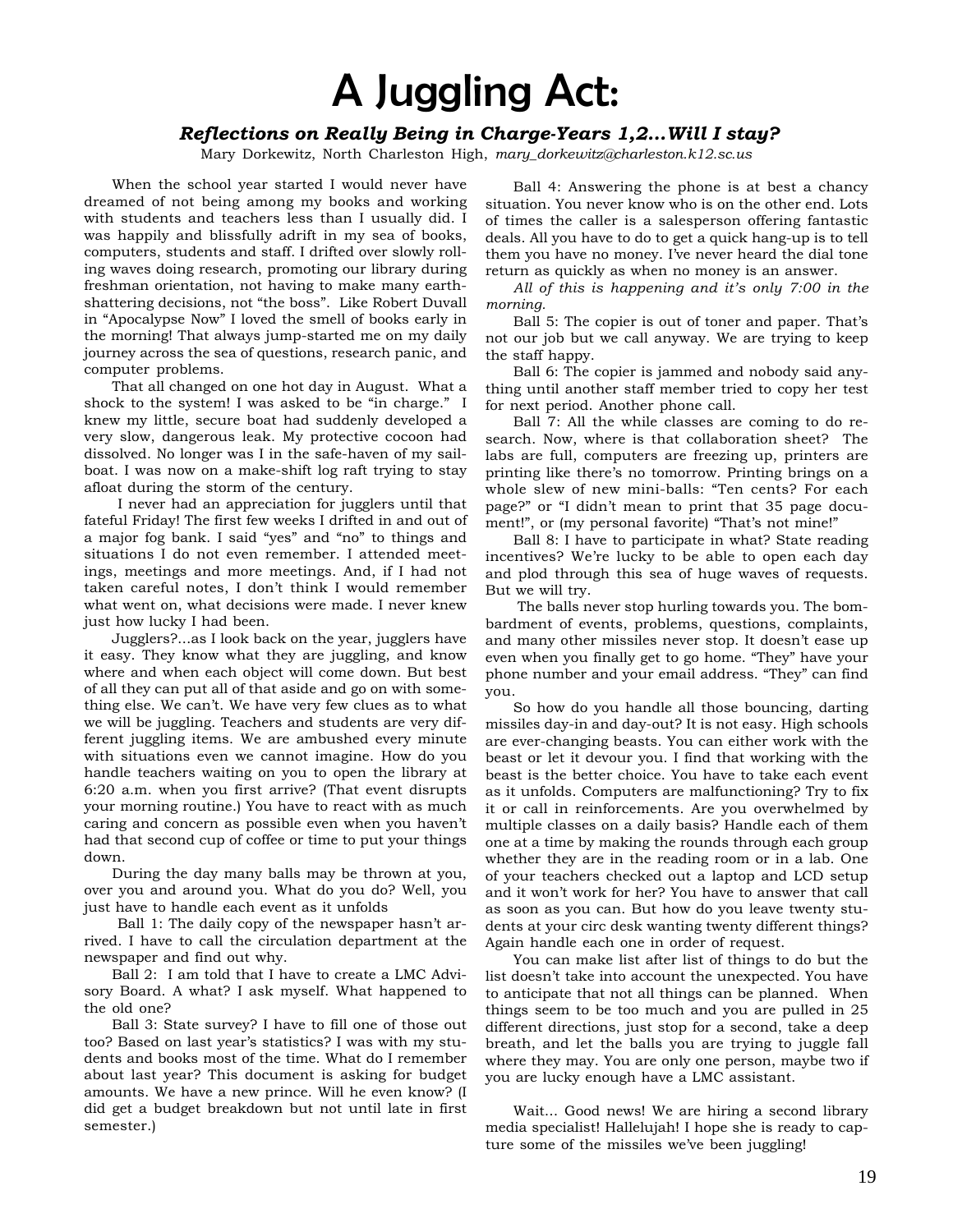# **~ SCASL Award Winners 2006 ~**



# **Betty Jordan, Media Specialist of the Year Chris Christy from Hart, Inc. presenting the award**

Betty Jordan runs a dynamic media center program at Sullivan Middle School in Rock Hill. She has begun such programs as a Family Literacy Night, a weekly Boys' Breakfast Club held in the media center to provide extra help in reading and writing, creating a curriculum map for her faculty, based on the teachers' long range plans, and an historical fiction reading incentive program in collaboration with social studies teachers. She is also very involved at the district

level, where she served on the committee that developed the Rock Hill School District Research Model, used by every school in the district. Her principal, Dr. Robert Heath, says Sullivan Middle School has "been blessed with her initiative and proactive, service-minded efforts for seven years," and the greatest difficulty I have "in writing this letter is that of failing to remember all of the things she has done for our school."

# **Robert Olson, Co-Administrator of the Year Award East Educational Services Co. presenting the award**



Robert Olson has been principal of West Ashley High School in Charleston since it opened in 2001. Martha Ameika has worked for him during this time, and she says in her nomination letter that his "support of print media and state-of-the-art technology is extraordinary." Their collection of online databases is as comprehensive as any high school in South Carolina, according to the Gale regional representative. Mr. Olson has also been personally committed to providing more than \$65,000 above the regular budgeted amount over the last three years to allow for extensive weeding and book purchases to dramatically improve the average copyright date of the collection. He frequently brings visitors to the school to the

media center to see the state-of-the art technology available to teachers and shares how the media specialists support the instructional goals of the school. He is to be commended for his vision to establish an outstanding media center at West Ashley High School.



## **Dr. Richard Moniuszko, Co-Administrator of the Year East Educational Services, Inc. presenting the award**

Dr. Moniuszko has been the Deputy Superintendent for Richland School District One for the past six years. Ida Thompson, in her nomination letter, describes the many hours he spends attending school-based library activities, how he participates in monthly professional development sessions for media specialists, and his thorough understanding of the standards and practices of media specialists. In addition to his understanding and support of the vital role media specialists play in the educational setting, he has also been instrumental in acquiring over \$2,076,000 for the purchase of print materials for school media centers over the last six years. And he has brought about important changes in district budgeting procedures that will ensure an exclusive allocation for print materials and library resources at every school in Richland

One. An additional significant achievement has been that he has secured the approval of a district-wide computer replacement program, which removes one quarter of the old computers from each school each year and replaces each one with a new computer. We salute Dr. Moniuszko for his many accomplishments on behalf of all of the school media specialists in Richland One.

# **Denise Hilton, Media Paraprofessional of the Year Follett presenting the award**



Denise Hilton has been such an enthusiastic media assistant at the K-8 Mason Preparatory School in Charleston that she has been a member of SCASL since 2001 and attended the annual conference each of the last three years. She reads all of the nominees for the South Carolina Book Award program each year, helps plan and implement media center programs, and has a caring relationship with students and faculty members. Marci Yates, the media specialist at Mason Prep who nominated Denise for this award, says that Denise's good humor has been clearly evident when she has dressed in character for special events as a "Geisha Girl,"

or "Rodeo Cowgirl." Her principal, James Mobley, describes her as cooperative, dependable, and one who "relates exceptionally well with her peers."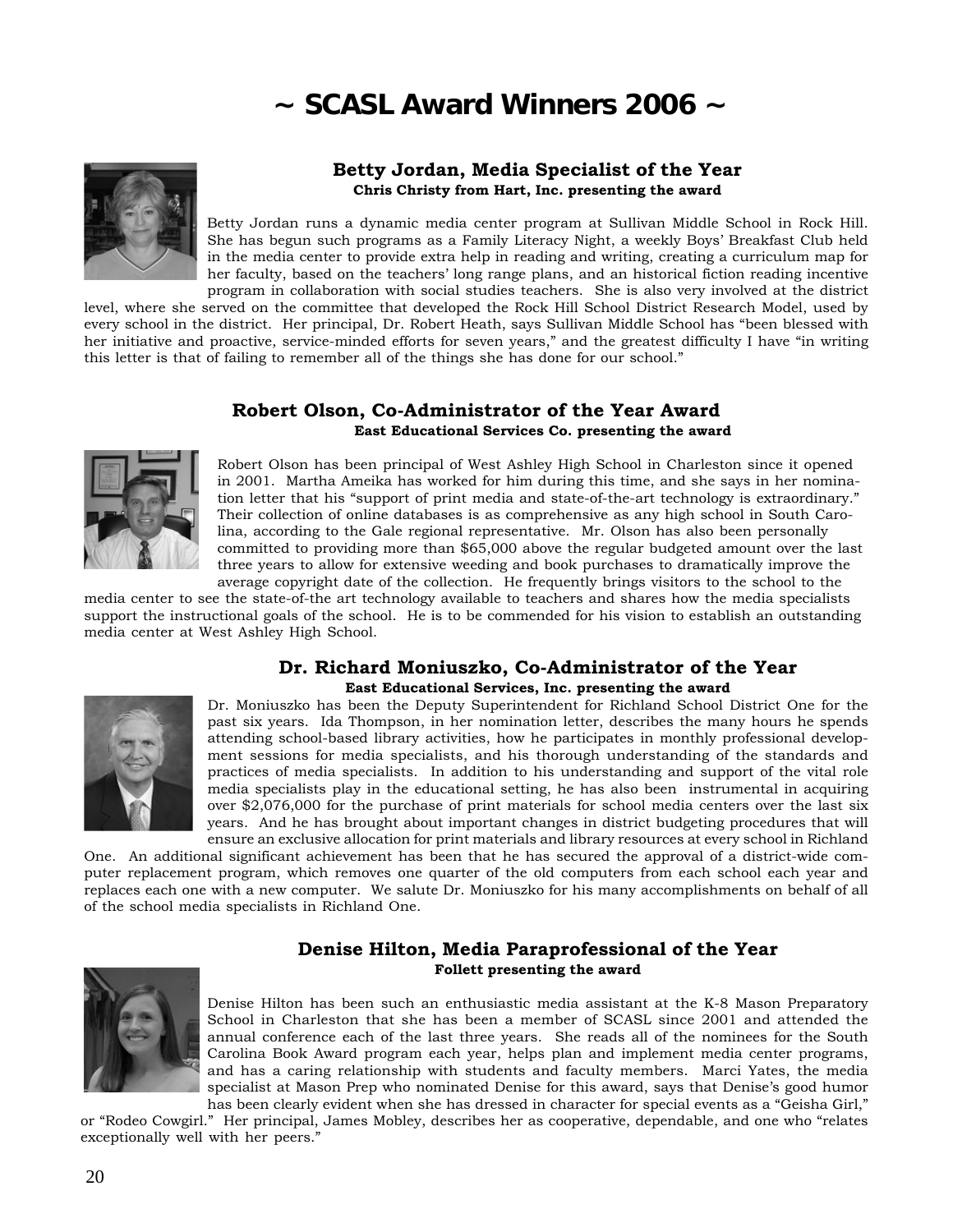# **Ida Thompson, SCASL Distinguished Service Award Bob Rinaldi of Sagebrush Corporation presenting the award**.



This year's recipient of the Distinguished Service Award is a dearly loved friend who has been a member of our organization for as long as it has existed, 28 years. She began her career as a media specialist at McCants Elementary School and later transferred to Eau Claire High School, both in the same school district that she had attended growing up. She then became the library media consultant for the Richland One School District and now serves as director of the Office of Instructional Technology Services. Her leadership in our state is well known and it is a challenge to condense her accomplishments in a brief list. But here are some:

- Is a Past president of SCASL 1988, and is president-elect this year
- Plans and coordinates a week-long Summer Leadership program for Richland One media specialists, and a professional development opportunity each month to Richland One media specialists
- Sponsors an annual Visual Literacy Festival in Richland One
- Strong supports the Reading is Fundamental program through the Reading Rocks program
- Is a visionary and spokesman for the vital role of the school library media programs in our state.

Both Linda Bartone and Martha Taylor submitted nominations of this person for the award and we join them in honoring Ida Thompson as the recipient of the Distinguished Service Award for 2006.

# **Paula Shaw – Nancy Jane Day Scholarship**



Paula Shaw is a graduate of Georgia Tech who has worked in the business world since her college graduation in 1985. She is finishing her library science courses at USC and doing her first internship this semester and she anticipates graduating in May of this year. Her husband and teenage children have been supportive as she has worked as a substitute teacher, often in school media centers in Greenville County, while she has worked on her masters. But she is nearing the time when student loans will have to be repaid, and SCASL is pleased to be able to help her towards the expenses of SLIS J757, Young Adult Literature, by awarding her the Nancy Jane Day Scholarship.



# **Christina Burch, Margaret Ehrhardt Student Scholarship**

Christina is a senior at Liberty High School, where Yvonne Mayo is the media specialist. Christina has been a Media Research Assistant for two years, a for-credit class where students create the school's web page, and the daily scrolling announcements for the school news, and troubleshoot computer problems throughout the school. During Christina's senior year she has taken the initiative to propose the creation of a broadcast journalism class that was approved by the Pickens School District. She raised the funds from community donors to purchase equipment, created the syllabus, and purchased the equipment and software for the class. Her involvement with the media center and the staff members has not only raised the level of service the media center provides, it has also sparked an interest in computers, web design, and broadcast

journalism in Christina that will continue as she attends Winthrop University in the fall to purse a degree in communications. Congratulations, Christina. We are pleased to award you the Margaret Ehrhardt Student Scholarship of \$1,000 that will go toward your first semester's tuition.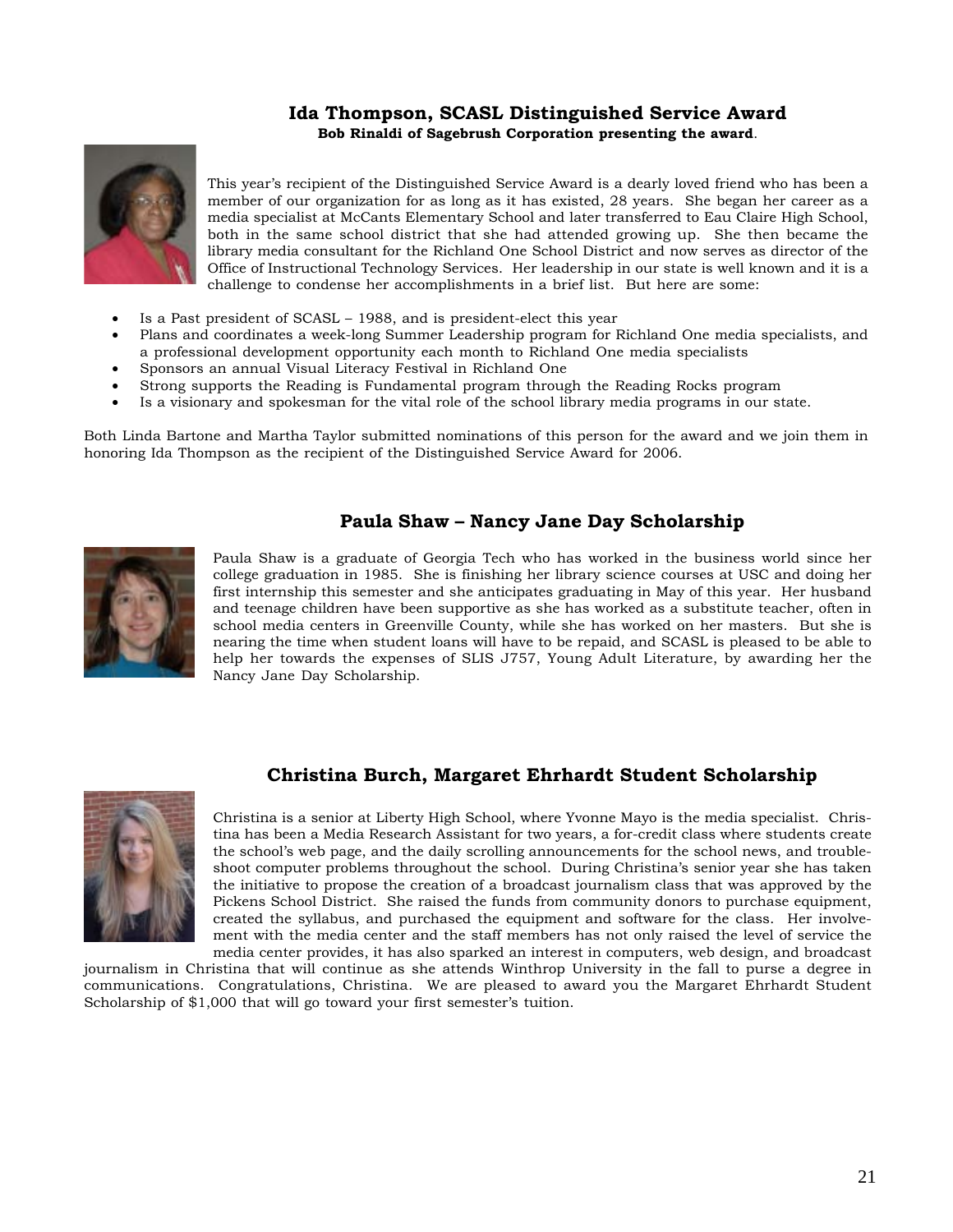

Book Award Banners



Frankie O'Neal & Ashley Bryan



Hugs for Ida Thompson

# **Conference 2006**



Martha Taylor & Pat Conroy





Joe Myers



The cruise



Pat Conroy



Dr. Dan & friend



Still more banners



More banners



Dr. Moniuszko & Ida Thompson



Ida Thompson & Lawren Hammond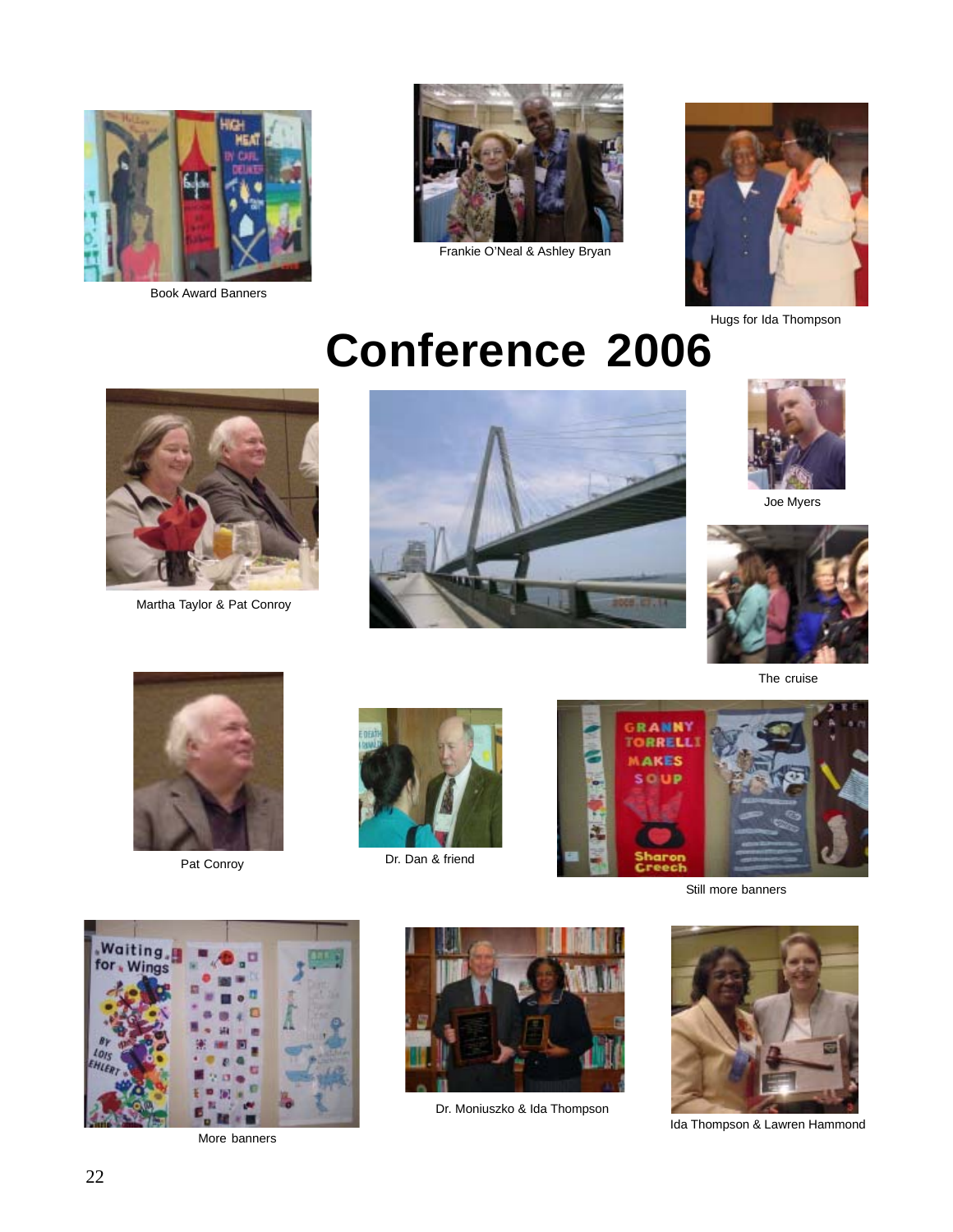# **South Carolina Association of School Librarians**

**March 7-9, 2007**

Columbia Metropolitan Convention Center, Columbia, South Carolina

**Application To Present Concurrent Session**

(Deadline for submission: Received by August 15, 2006) Please type or print all information.

| Vendor: Yes No                                                                                                                                  |                                                                                                                                                                                                                               |                             |                                     |                                                                                                                                                                                                                                                                                                                                                                                                               |  |
|-------------------------------------------------------------------------------------------------------------------------------------------------|-------------------------------------------------------------------------------------------------------------------------------------------------------------------------------------------------------------------------------|-----------------------------|-------------------------------------|---------------------------------------------------------------------------------------------------------------------------------------------------------------------------------------------------------------------------------------------------------------------------------------------------------------------------------------------------------------------------------------------------------------|--|
|                                                                                                                                                 |                                                                                                                                                                                                                               |                             |                                     |                                                                                                                                                                                                                                                                                                                                                                                                               |  |
|                                                                                                                                                 | Name                                                                                                                                                                                                                          |                             |                                     | Name                                                                                                                                                                                                                                                                                                                                                                                                          |  |
|                                                                                                                                                 |                                                                                                                                                                                                                               |                             |                                     |                                                                                                                                                                                                                                                                                                                                                                                                               |  |
|                                                                                                                                                 |                                                                                                                                                                                                                               |                             |                                     |                                                                                                                                                                                                                                                                                                                                                                                                               |  |
|                                                                                                                                                 | <u> 1989 - Johann Barn, fransk politik amerikansk politik (d. 1989)</u>                                                                                                                                                       |                             |                                     | <u> 1950 - Johann John Harry Harry Harry Harry Harry Harry Harry Harry Harry Harry Harry Harry Harry Harry Harry H</u>                                                                                                                                                                                                                                                                                        |  |
|                                                                                                                                                 | City                                                                                                                                                                                                                          |                             |                                     |                                                                                                                                                                                                                                                                                                                                                                                                               |  |
|                                                                                                                                                 | State <b>Zip Zip</b>                                                                                                                                                                                                          |                             |                                     |                                                                                                                                                                                                                                                                                                                                                                                                               |  |
|                                                                                                                                                 | Phone <b>Phone</b>                                                                                                                                                                                                            |                             |                                     | Phone $\frac{1}{\sqrt{1-\frac{1}{2}}\sqrt{1-\frac{1}{2}}\sqrt{1-\frac{1}{2}}\sqrt{1-\frac{1}{2}}\sqrt{1-\frac{1}{2}}\sqrt{1-\frac{1}{2}}\sqrt{1-\frac{1}{2}}\sqrt{1-\frac{1}{2}}\sqrt{1-\frac{1}{2}}\sqrt{1-\frac{1}{2}}\sqrt{1-\frac{1}{2}}\sqrt{1-\frac{1}{2}}\sqrt{1-\frac{1}{2}}\sqrt{1-\frac{1}{2}}\sqrt{1-\frac{1}{2}}\sqrt{1-\frac{1}{2}}\sqrt{1-\frac{1}{2}}\sqrt{1-\frac{1}{2}}\sqrt{1-\frac{1}{2}}$ |  |
|                                                                                                                                                 | Email and the contract of the contract of the contract of the contract of the contract of the contract of the contract of the contract of the contract of the contract of the contract of the contract of the contract of the |                             |                                     | Email and the contract of the contract of the contract of the contract of the contract of the contract of the contract of the contract of the contract of the contract of the contract of the contract of the contract of the                                                                                                                                                                                 |  |
| <b>Session Title</b>                                                                                                                            |                                                                                                                                                                                                                               |                             |                                     |                                                                                                                                                                                                                                                                                                                                                                                                               |  |
| <b>Strand:</b>                                                                                                                                  | $\Box$ Leadership                                                                                                                                                                                                             | $\Box$ Reading and Literacy |                                     | $\Box$ Legislative Advocacy                                                                                                                                                                                                                                                                                                                                                                                   |  |
|                                                                                                                                                 | $\Box$ Collaboration                                                                                                                                                                                                          | □ Technology Integration    |                                     |                                                                                                                                                                                                                                                                                                                                                                                                               |  |
|                                                                                                                                                 | (No more than 50 words.)                                                                                                                                                                                                      |                             |                                     |                                                                                                                                                                                                                                                                                                                                                                                                               |  |
|                                                                                                                                                 | Please include a brief statement for the presider to use to introduce you at the session.                                                                                                                                     |                             |                                     |                                                                                                                                                                                                                                                                                                                                                                                                               |  |
|                                                                                                                                                 | Presentation Equipment: Computer hardware, peripherals, and Internet connectivity will NOT be<br>provided. Each room will have a screen, podium w/microphone, and table with multimedia projector                             |                             |                                     |                                                                                                                                                                                                                                                                                                                                                                                                               |  |
|                                                                                                                                                 | $\Box$ I will provide my own equipment.                                                                                                                                                                                       |                             |                                     |                                                                                                                                                                                                                                                                                                                                                                                                               |  |
|                                                                                                                                                 | $\Box$ My presentation does not require any equipment.                                                                                                                                                                        |                             |                                     |                                                                                                                                                                                                                                                                                                                                                                                                               |  |
|                                                                                                                                                 | $\Box$ Please provide the following equipment:<br>$\Box$ VCR                                                                                                                                                                  | $\Box$ DVD                  |                                     | $\Box$ Overhead projector                                                                                                                                                                                                                                                                                                                                                                                     |  |
|                                                                                                                                                 | Has this program been presented before? $\square$ Yes                                                                                                                                                                         |                             | $\Box$ No                           | If yes, where? $\frac{1}{\sqrt{1-\frac{1}{2}} \cdot \frac{1}{2}}$                                                                                                                                                                                                                                                                                                                                             |  |
|                                                                                                                                                 |                                                                                                                                                                                                                               |                             |                                     |                                                                                                                                                                                                                                                                                                                                                                                                               |  |
|                                                                                                                                                 | Would you be willing to make your presentation twice?                                                                                                                                                                         | $\Box$ Yes                  |                                     | $\Box$ No                                                                                                                                                                                                                                                                                                                                                                                                     |  |
| Session Description: Your description will appear in the program and should be written to "market" your session.<br>When?<br>Is the appeal for: | Is there a day when you are NOT available to present?<br>$\Box$ Elementary                                                                                                                                                    | $\Box$ Middle               | $\Box$ High (Check all that apply.) |                                                                                                                                                                                                                                                                                                                                                                                                               |  |

# **All applications must be received by August 15, 2006.**

**Electronic submissions are permissible.**

All presenters must be listed on the application. Vendor presenters must be conference exhibitors. Attendance at any conference function other than your own requires paid registration.

Presenters are responsible for their own conference expenses, including registration.

This application to present is limited to SCASL members.

Others interested in conference presentations should contact Kitt Lisenby, Program Chairman. Notification of acceptance will be mailed to the main presenter.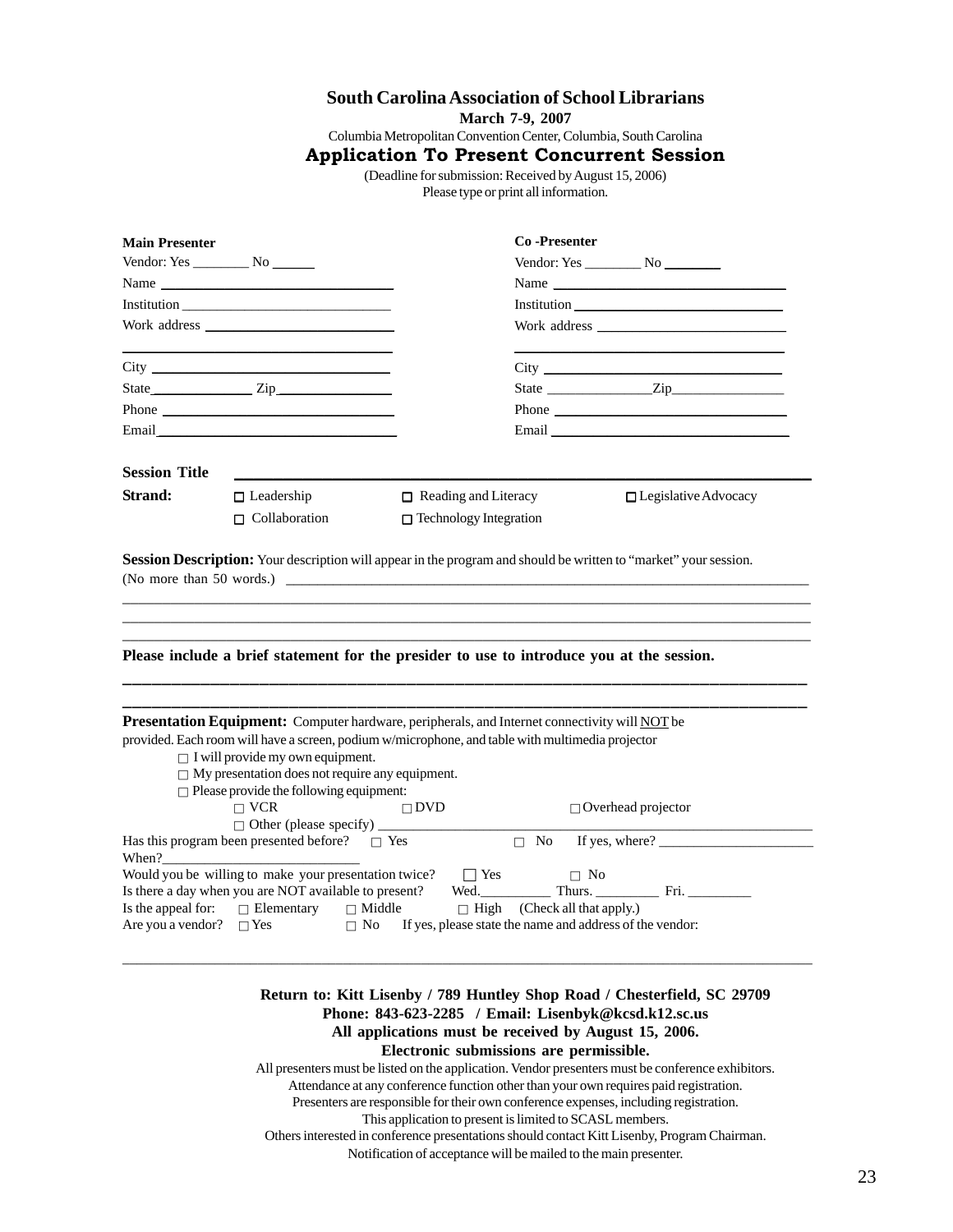# **SCRI: It's About Libraries, Too!**

Stephanie Davis, Lemira Elementary, Sumter, *daviss@sumter17.k12.sc.us*

*Busy, busy, busy...* isn't that the way things always are in every school library/media center? I, for one, struggle to get everything done on my daily "TO DO" list with six back-to-back classes and open checkout/research time from the first bell to the last. But as hectic as my days are, I have stumbled into a most interesting initiative that has produced quite a change in my reading presentations. This three year literacy-based instruction is the South Carolina Reading Initiative, otherwise known as SCRI. It was not my initial intention to volunteer to take on what I was sure to be another in a long line of literacy improvement "break throughs" that fizzle out after a period of time, nor did I see myself in the category of "Reading Teacher." I was (I assured myself) a media specialist, and sitting down to teach reading strategies to students each day was not the best use for what I felt my job description required. However, with subtle, repeated persuasion from my principal, I gave in, only to be pleasantly surprised by what I had preconceived to be just another "how to teach reading" class. Well, I am here to broadcast: It's not! Yes, SCRI does require a three-year enlistment period. However, classes meet twice each month with a trained literacy coach who carefully guides participants through books, professional readings, reading and writing practices that have enlightened my own ideas about story presentations and have improved upon the reading strategies that I do use with students during storytime. Classroom teachers learn, respond, and reflect on their own teaching methods as they develop a system of instructional practices and strategies while observing, gathering data, and reflecting on their own students' progress. Armed with this information, teachers build a purposeful literacy knowledge base with strategies that meet individual cognitive, social, and personal differences among students of varied cultural backgrounds and share this knowledge with colleagues.

 **YEAR #1**. Our focus during Year #1 of SCRI was on reading. Participants chose students to observe and interview throughout the year about reading while keeping records on their progress. Relevant articles and readings from professional texts by noted experts such as Regie Routman supported and reinforced what was being taught to us not only for classroom use but for the media center as well. I used much of this information to reshape my reading presentation strategies in the media center. Collaboration with classroom teachers using reading strategies and booktalk information helped to support their units in various subject areas. All learned strategies and practices correlate with the Language Arts state standards for reading and writing as well as Science and Social Studies standards.

Each meeting during Year #1, and now during Year #2, our literacy coach conducts the most amazing book and author talks while soliciting and sharing our own responses to each reading which we, in turn, can use with our own students during storytime. After each session, I am so excited about the things I have learned that I can't wait to share not only with my students but with my sister, also a media specialist, as well. Anita, a middle school media specialist in our district, has been participating in her first year of the initiative. She has found SCRI to be an excellent collaborative resource in her meetings with teachers from each grade level. Like me, Anita has been able to tailor what she has learned through SCRI to meet the needs of her practice in the library/ media center, and it has paid off with positive teacher response.

**YEAR #2.** During Year #2, our emphasis has been on responsive writing. This is not necessarily "report" writing, but writing that shows understanding and growth. After all, the more students write, the more they will be able to think about, select, differentiate, organize, and express their thoughts and ideas about what is important to the topic. For those of us in the SCRI class, our writing has reintroduced ourselves and allowed us to discover things about each other that, through all of our years together as colleagues, were never known but are now appreciated. Our in-class exercises are shared each week with our school faculty who join in the reading and writing fun with writings of their own. This has created quite a bond among us all and provided an avenue of unification in our effort to improve reading and writing skills for students in our school.

 **YEAR #3.** I look forward to discovering what will be behind Year #3 as we continue to practice what we have learned with our students as well as with our colleagues. Each time I share my stories from SCRI with my students, I see them so much more engaged and responsive, and I know that my decision to participate has been as meaningful and profitable for them as it has been for me. Reflecting back....we are ultimately all teachers of readers and writers.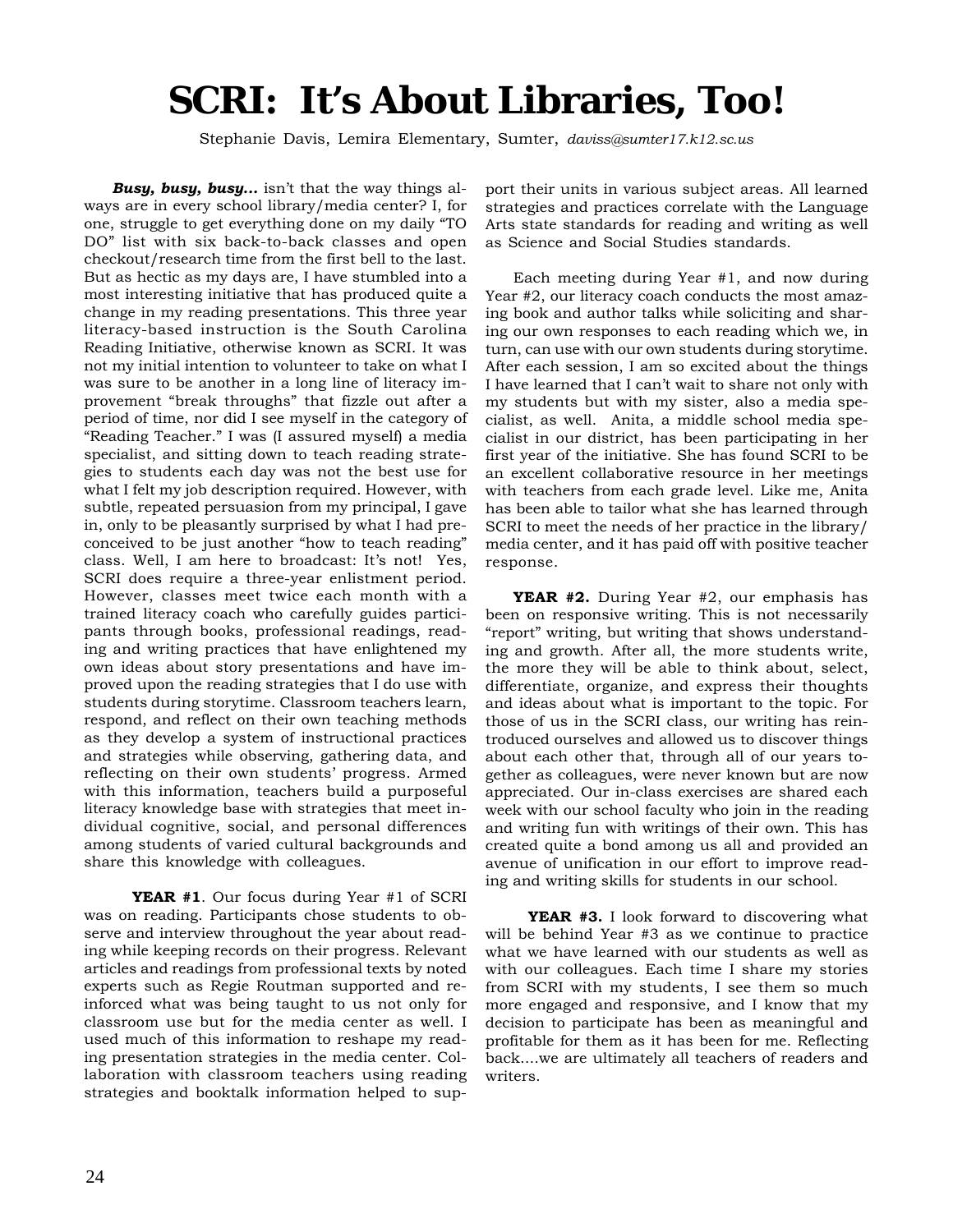**A little library lady humor from Carole H. McGrath, Wade Hampton High School,cmcgrath@hampton1.k12.sc.us This has been floating around on the Net for some time, but just in case you haven't seen it. . .**

# **"Bio-Optic Organized Knowledge" Device. . . Trade Name: BOOK**

BOOK is a revolutionary breakthrough in technology: no wires, no electric circuits, no batteries, nothing to be connected or switched on. It's so easy to use, even a child can operate it. Compact and portable, it can be used anywhere—even sitting in an armchair by the fire—yet it is powerful enough to hold as much information as a CD-ROM disc.

Here's how it works: BOOK is constructed of sequentially numbered sheets of paper (recyclable), each capable of holding thousands of bits of information. The pages are locked together with a custom-fit device called a binder, which keeps the sheets in their correct sequence.

Opaque Paper Technology (OPT) allows manufacturers to use both sides of the sheet, doubling the information density and cutting costs. Experts are divided on the prospects for further increases in information density; for now, BOOKs with more information simply use more pages. Each sheet is scanned optically, registering information directly into your brain. A flick of the finger takes you to the next sheet.

BOOK may be taken up at any time and used merely by opening it. Unlike other display devices, BOOK never crashes or requires rebooting, and it can even be dropped on the floor or stepped on without damage. However, it can become unusable if immersed in water for a significant period of time.

The "browse" feature allows you to move instantly to any sheet and move forward or backward as you wish. Many come with an "index" feature, which pinpoints the exact location of selected information for instant retrieval. An optional "BOOKmark" accessory allows you to open BOOK to the exact place you left it in a previous session—even if the BOOK has been closed. BOOKmarks fit universal design standards; thus, a single BOOKmark can be used in BOOKs by various manufacturers. Conversely, numerous BOOKmarkers can be used in a single BOOK if the user wants to store numerous views at once. The number is limited only by the number of pages in the BOOK.

You can also make personal notes next to BOOK text entries with an optional programming tool, the Portable Erasable Nib Cryptic Intercommunication Language Stylus (PENCILS). Portable, durable, and affordable, BOOK is being hailed as a precursor of a new entertainment wave. Also, BOOK's appeal seems so certain that thousands of content creators have committed to the platform and investors are reportedly flocking. Look for a flood of new titles soon.

# **A(ugusta) Baker's Dozen: 2006 Featured Guest Lois Ehlert**



53

**Lois Ehlert**, this year's featured guest, is the author and illustrator of numerous acclaimed books for young children. including Caldecott Honor Book Color Zoo as well as Color Farm and Circus. She illustrated many other books, including Chicka Chicka Boom Boom by Bill Martin Jr., Crocodile Smile by Sarah Weeks, and A Pair of Socks by Stuart J. Murphy.

Ehlert's vivid illustrations capture the attention of her young readers, and what makes Ehlert's stories unique is her ability to translate ordinary experiences such as a trip to the grocery store or a walk in the park into colorful encounters.

## **Check Out Teachers Toolbox!**

Looking for activities and books to use in your work with children? RCPL's online Teachers' Toolbox includes this and much more. Visit http://www.richland.lib.sc.us/toolbox/.

## **Teen Central**

Check out the Richland County Public Library's Teen Central, a section of its Web site just for teens, at www.richland.lib.sc.us/teen.

The site contains information, written specifically for teens, on books, colleges and jobs, news and politics, sports and more. Teens can also access a list of good reads compiled by RCPL staff, read reviews by other teens and even submit reviews of good books they have read. For more information on programs and services for teens, call 929-3434 or visit www.richland.lib.sc.us/teen.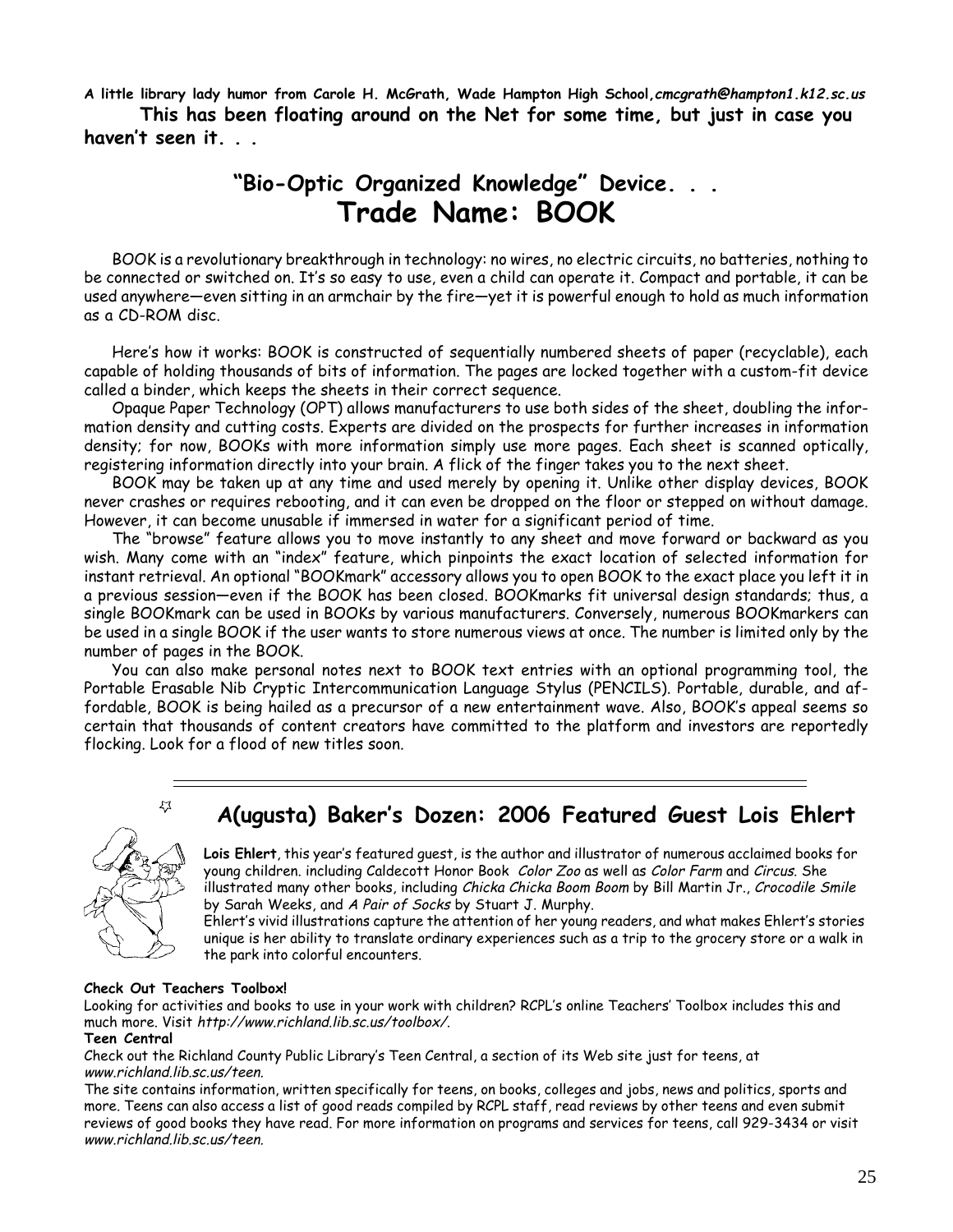*Remember Beth Hale and her Reading Prize Patrol on James Island? Cathy approaches it a bit differently and learns an important lesson at the same time!*

# **The Northside Reading Prize Patrol -A Reading Incentive Program**

# **(…and oh, you might learn digital video editing at the same time too!)**

SELFISHNESS & COVETING Catherine L. Nelson, Northside Elementary School, Rock Hill, clnelson@comporium.net

After coveting a software program for over a year (Adobe Photoshop CS), I decided the only way I would be able to afford it was to write a grant. So, I worked up a project to get funding for my program. Thus, the Northside Reading Prize Patrol was born. I based the foundation of the proposal on our focus for staff development over the last few years. Much of it had been on literacy and cultivating a classroom conducive to teaching reading. One of the important factors we learned that impacts student success in reading and literacy is time spent reading. We strived to implement in our classrooms no less than three "read-alouds" a day, and encouraged students to make reading each night a part of their daily after-school activities as well. Parent conferences were conducted to encourage parents to set aside time for reading or participating in academic related activities. When students deem that parents think of

education and schoolwork as important, students will strive to achieve more. Research shows that when students are immersed in literacy activities such as reading and writing, especially at home, they become stronger students in the classroom. Since our goal was to encourage literacy activities at home, I wrote a local minigrant for the Northside Reading Prize Patrol. (Selfishly, I wrote it to get the expensive software!! But the project was a good plan, too, and so I decided to go for it.)

#### THE PROJECT

This project was written initially as a February Focus. It was a mini-grant, after all. My initial idea was to write a letter home describing the importance of parents reading with or to their children, and participating in literacy-based activities for a scheduled time each evening. My letter explained that the activities could be anything as structured as doing/checking homework, playing word games, or reading either to or with the child, or having the child read to another sibling. We wanted parents and students to make the commitment to participate in these kinds of literacy based activities at least Monday through Thursday all during the month of February. So a letter was designed to be sent home stating the goal of the project—literacy enhancing activities at home between 5:00-7:00, and asked parents and students to return a "pledge" that they would participate. Once a week we drew a name from the pledges returned. We always drew three just in case we arrived at a home without anyone there! We visited the home of that student, presented the family with a bouquet of helium balloons, a poster-sized certificate of achievement for the family, and a gift certificate to an area restaurant. The grant proposal, which was funded by a local school organization, provided funding for the gifts. It also allowed me as media specialist to purchase the

photo editing program. With each visit, we invited our principal, our program teacher (i.e. curriculum specialist), and the classroom teacher of our winner to go along with me for the Reading Prize Patrol presentation. I as media specialist took along a banner sized sign for the car, and a digital video camera and digital still camera to capture the exciting surprise presentation. Upon arriving at a home, we would ask to see the winner's homework, and ask about reading too. After our Publisher Clearinghouse-style presentation at the home of the student, I would go home and spend approximately fortyfive minutes to an hour editing the contents of our cameras into a two-to-four minute video highlight to show on our in-house news program "The Explorers News Network" the very next morning. Each family was later given a copy of the video showcasing their child's visit.

#### MEMORABLE EXPERIENCES

On our third visit during February, I was rushing around just before we left. I had everything in my car ready to go—balloons, poster sized certificate, gift card, cameras, and other assorted necessities. I pulled up to the front door of the school to meet everyone going. I went in to tell them it was time to go—five o'clock. Everyone went back to get purses, coats, etc., and I decided to use the restroom quickly before we left. As I finished my business, adjusted my clothes, and flushed, I heard a splash, and realized my car keys had slipped from my pocket and just disappeared down the toilet. I was mortified!! I had to call my husband to bring me an extra set of keys since everything we needed was locked up outside in front of the school in my car!

Another time we almost approached the wrong house, as we had not paid close attention to the numbers on our address. The four of us making the visit were on our way up to the door when one realized it was the wrong house number. It was a close call, and not something you need to spring on an unsuspecting person.

There have also been some surprises and things that have really impressed me too. Kids were suddenly asking everyday if we were going to visit a home. Teachers reported that students were begging for homework, and relaying that they had done their homework or read with their parents. One third grade teacher told me she thought homework participation in her class had been 100% for the whole month of February. After our final visit in February, we unanimously decided to continue the project at other intervals during the school year because of the excitement students showed in response to our Reading Prize Patrol.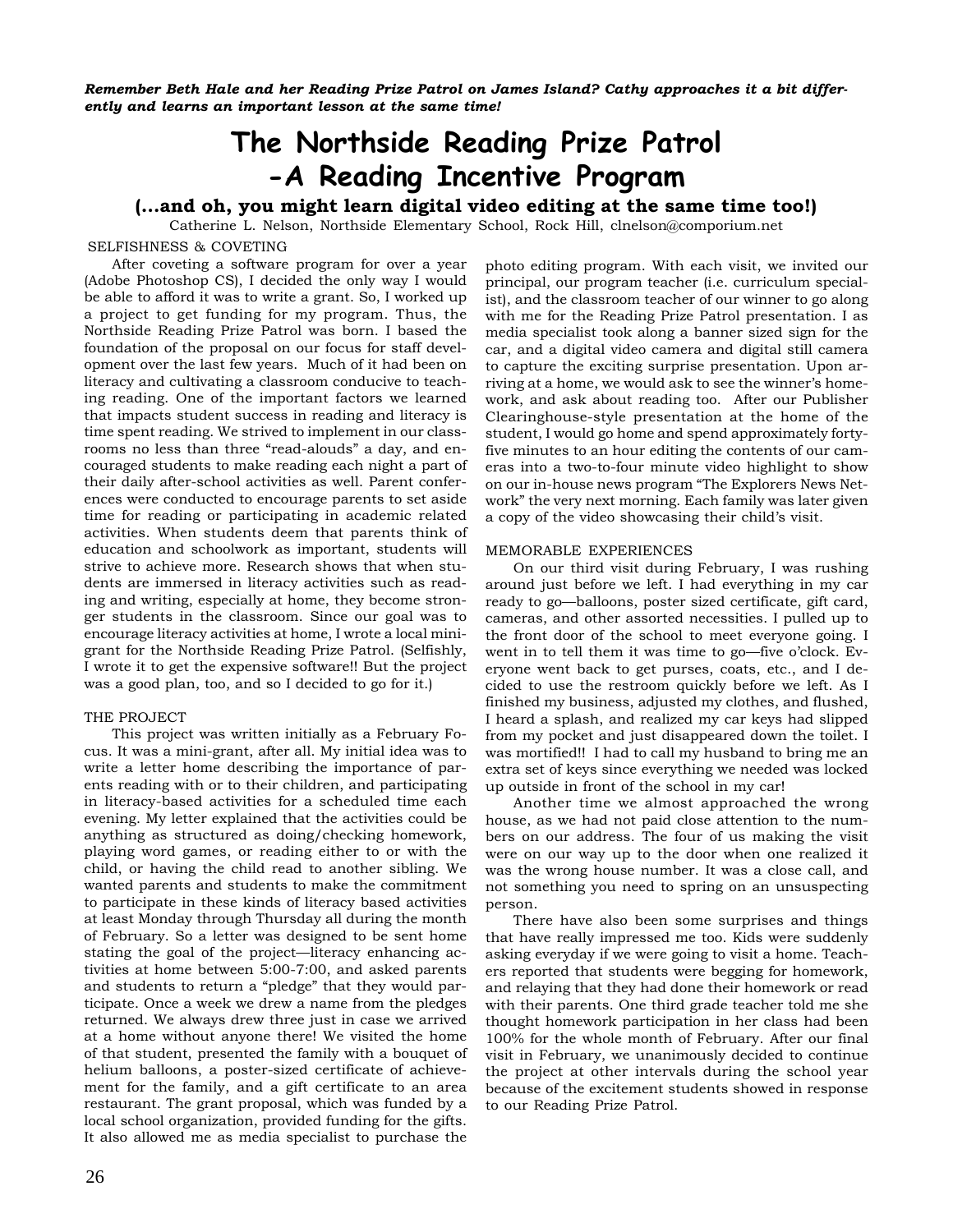#### HINDSIGHT IS 20/20

Let me leave you with some tips and hindsights I learned along the way. First, discuss a plan (storyboard) for what you want on your video. After our first visit, we had to re-stage everything for the video. But we were ready for the next visits knowing ahead the exact pictures and video moments we wanted to capture. Decide on a basic template for the format of the video. I think I used a lot of time trying to plan out the project in the beginning and it took a long time to create my video product. Once I had a project template of some kind, the next projects didn't take as long to complete. But I was also learning the editing process along the way, and would try out different techniques too. I did use my new picture software to enhance pictures that were too dark, but because I was just learning to use it, more often than not, I used PowerPoint screenshots to make eye catching images to use in my videos. By the last video during the month, it took less than forty-five minutes to complete beginning to end. Also, folks need to know that short three-minute video clips can take up to fifteen minutes to "render" using an editing program. It doesn't happen as quickly as you'd think or like. I would also suggest having a person assigned to video and another person assigned to use the still camera. I found it difficult to juggle the task of both, and my sloppy video handling frequently showed in our final video projects. But I do recognize that I am an amateur at this. Worse, I realized after the fact that even though it was my grant project, I was not physically shown in many pictures, and did not make any appearances on my video projects. But the project was to focus on the student and their family anyway, so that is a minor point. I have decided that including business partners, our PTO, and volunteers is how we will continue the project now that the grant cycle of implementation is finished. We will continue the Reading Prize Patrol at other intervals in the school year.

#### FINAL THOUGHTS & UNEXPECTED RESULTS

Seeing the faces of the children was absolutely priceless. After my first involvement in a home visit, which I initially dreaded, I found myself anxious for the next visit. The enthusiasm of both the kids and the parents was contagious, and I found that I couldn't wait to go home and edit together the videos we would showcase the next day.

This project also garnered some interest in my teachers to learn more about digital video and editing. So the result perhaps in the long run will be more parental involvement in literacy efforts, and more teachers using video as a tool to teach or have students demonstrate concept mastery, by integrating video and editing in the class curriculum.

## ONE LAST LESSON LEARNED

*DO NOT TAKE YOUR KEYS IN THE RESTROOM EVER!!*

# **On Losing My Better Half**

Jill Altman, Saluda Elementary/Primary, *JAltman@saluda.k12.sc.us*

 The dreaded words came one crisp October day, "I've decided to retire." My hands gripped the work table, "I'll pay you to stay," I said crazily. My assistant of three and a half years laughed. "You'll be ok," she said, "don't be silly."

 My assistant, Nancy, was great. Not only did she know where everything was, she knew where it had been and why we moved it. She knew every child's name; could catalog books and make a bulletin board exactly like the one I pointed out in a magazine. She decorated exactly two-and-a-half weeks before every holiday, made extra little flannel board pieces when the others disappeared and was always polite to people even when they made really dumb requests (the kind that makes us roll our eyes though I hardly ever do that anymore). How could I replace her? And would I even be allowed to help find a replacement? I really did think of her as my better half; what I would like to be more of as a Media Specialist. As the date of her retirement approached I kept hoping she'd change her mind, but she didn't. Proactively I pestered my principal to let me have a say in who was hired and he did. It went like this. "Do you know Susan?" he asked me one day. "The kindergarten assistant?" I asked. "Yeah, do you like her?" he said. "Yeah, she's nice," I answered. "Great, she's your new assistant," he smiled.

 Then, suddenly, I was alone with a new person whom I barely knew except for her help during bookfairs. The fact that she helped out during bookfairs should have told me something but it never occurred to me that she liked the library. It's since taught me to look for people who have shown an interest and who are naturally helpful.

 Fortune has twice smiled upon me. This person, Susan, was friendly and smart, especially about technology and organizing. Susan became my other better half, the one who wrote notes on how to do complex technology things so that the next time she knew what to do; the one who could draw out a new layout of the library that worked; the one who helped us work out the best schedule we've ever had. She didn't know how to catalog, of course, but she learned quickly and I got to tell her exactly how I want things done. But she is a font of new ideas and resourcefulness and since she's retired from another career she doesn't have to be there but she is because she likes it and wants to make a difference in kid's lives. Susan and I had a great 6 months together and were excited about starting off fresh this year until we heard these words from our principal one day…"Something's come up and I need Susan's experience in the classroom, just for a year…, I promise." If both my better halves are gone, do I still have to come to work?

P.S. Cross your fingers, our year is almost up!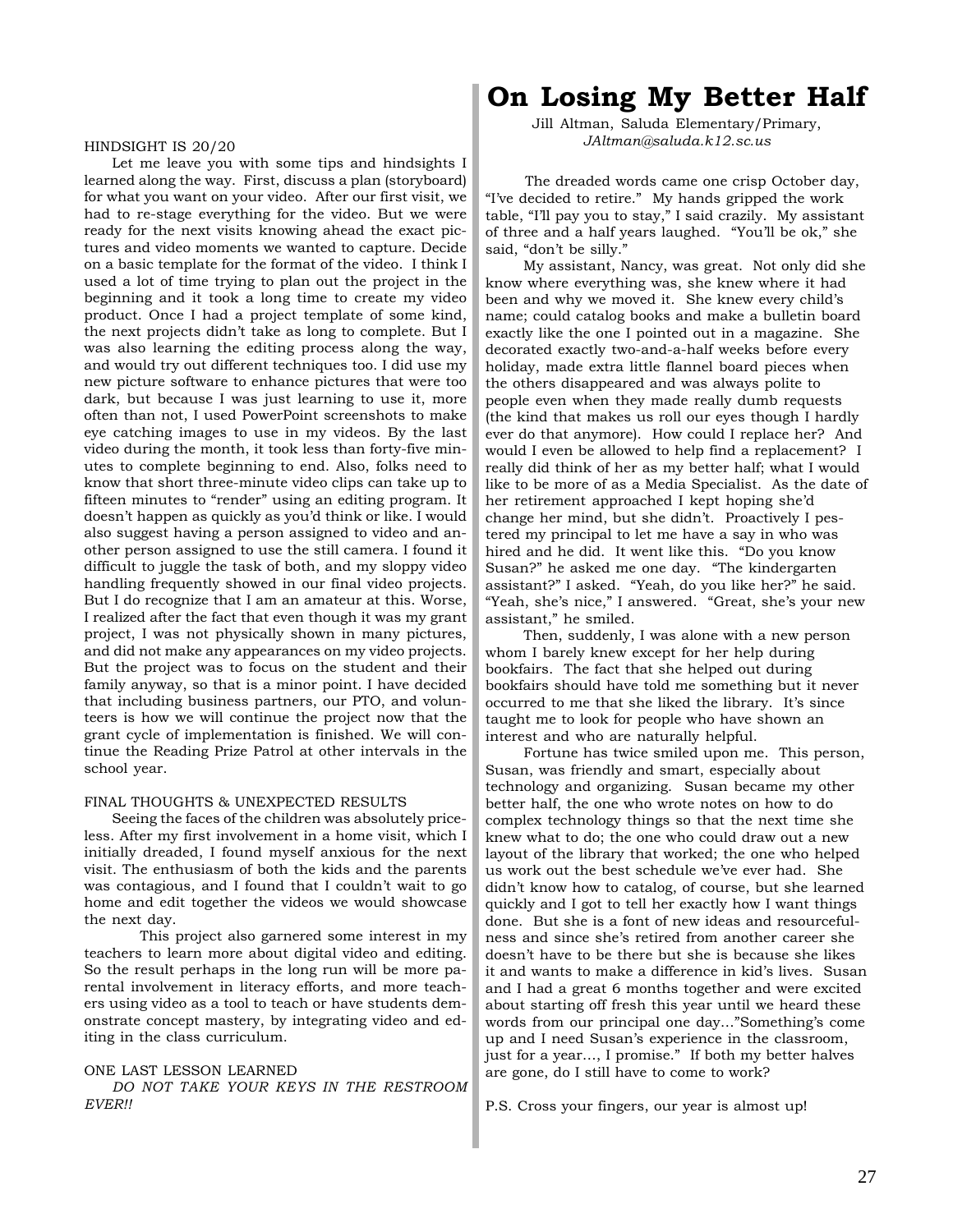# **I DO NOT LIKE VOLUNTEERS! I DO NOT LIKE THEM, SLMS I AM!**

Peggy Bayne, Belle Hall Elementary, *margaret\_bayne@gmail.charleston.k12.sc.us* Shamelessly modeled after our inspired author Theodore Seuss Geisel

### **No! Don't come here! Don't come in! I do not like parents in my library media center. I do not like them, SLMS I am!**

*Have you said anything remotely like this to your parents who offer to help in your school library media center? Or do you catch yourself saying something like, "No, but check in the office, maybe they know someone who needs help."* I must admit - I had a reason to write this article. Many of the parents of students I know have told me that after the elementary school experience is over, they no longer feel welcome in schools. Yep, that's what they have told me! They have not been encouraged to help in the school library media center. That's the scoop. And that means that's the local gossip! In fact, many parents told me they have been given an emphatic "NO."

#### **There is no one here. I am alone! I like it like this, SLMS I am!**

Do you complain about not having enough time to get things done? Do you skip district and county meetings, and do you beg the principal to excuse you so you can get your work done?

# **No one likes green walls and doors.**

## **I do not like it either, SLMS I am!**

Does your library look like it did the day you arrived? I know it takes time and help to make changes. Are you asking for any help? Are there parents at your school who love to decorate? Or organize? Do you even know what your parents do for a living?

## **I do not know them, SLMS I am!**

What do people think of you in your role as media specialist? Do you survey your parents? Do they know what you look like, or do they only see you through the window of your door? How will they know what you do if they do not see you at work? Most of us are busy, but there is not a library media program in our state that couldn't stand some improving, mine included. One of the easiest ways to get support for your library program is to invite parents to volunteer – yes, in your media center!

## **Would I, could I network with parents?**

#### **I can meet them, SLMS I am!**

Parent volunteers could help you. It's easy and simple. At the beginning of the year, ask the PTA (or the office) to keep a volunteer sign-up roster for your library media center. Copy down the names, and call those parents!

# **Would I, could I build a team?**

## **I can do it, SLMS I am!**

Get one parent each day to come in for a few short hours every week. Don't worry about keeping them for the entire day. Set up a simple, flexible schedule so you know who is coming in at what time. Of course parents will not always show up; this is not a full-time job, and we don't want to make them feel overstressed about coming in. Find jobs that are not too taxing for your volunteers, and put them to the side for your parents. Database work, stamping or shelving books, laminating, decorating bulletin boards, filing catalogs, and manning the circulation desk or copier are just a few ideas. Maybe they can just work a couple of hours at the book fair. Or even just help set it up! And don't worry if the filing is not perfect.

# **I could eat it on a box!**

## **I could eat with Mrs. Fox!**

No time to eat lunch during the school day? Ask a parent to come in during lunch and work while you eat. They don't have to shelve books to be a help! They can check out a few books, take down requests, and answer the phone.

Don't have time to meet with a grade level? Invite them to the LMC, and ask a parent to bring refreshments and set up a table. Or ask them to man the desk while you pop in on your teachers and network with your principal.

### **I do like parent volunteers! I like them, SLMS I am!**

That "no" message reverberates in your school community. When you say "no", you are sending a very important message:

## **I don't like you, SLMS, I am.**

That's not the positive image we should be presenting to our principals or our community. If we want our library media centers to be considered a vital part of our school community, then we need to network with our community. Otherwise, the gossip that we are "difficult" or "bookish" or even "snobby" may come true. Who knows, parents might think you are not really working in there! What if they think you have all the money you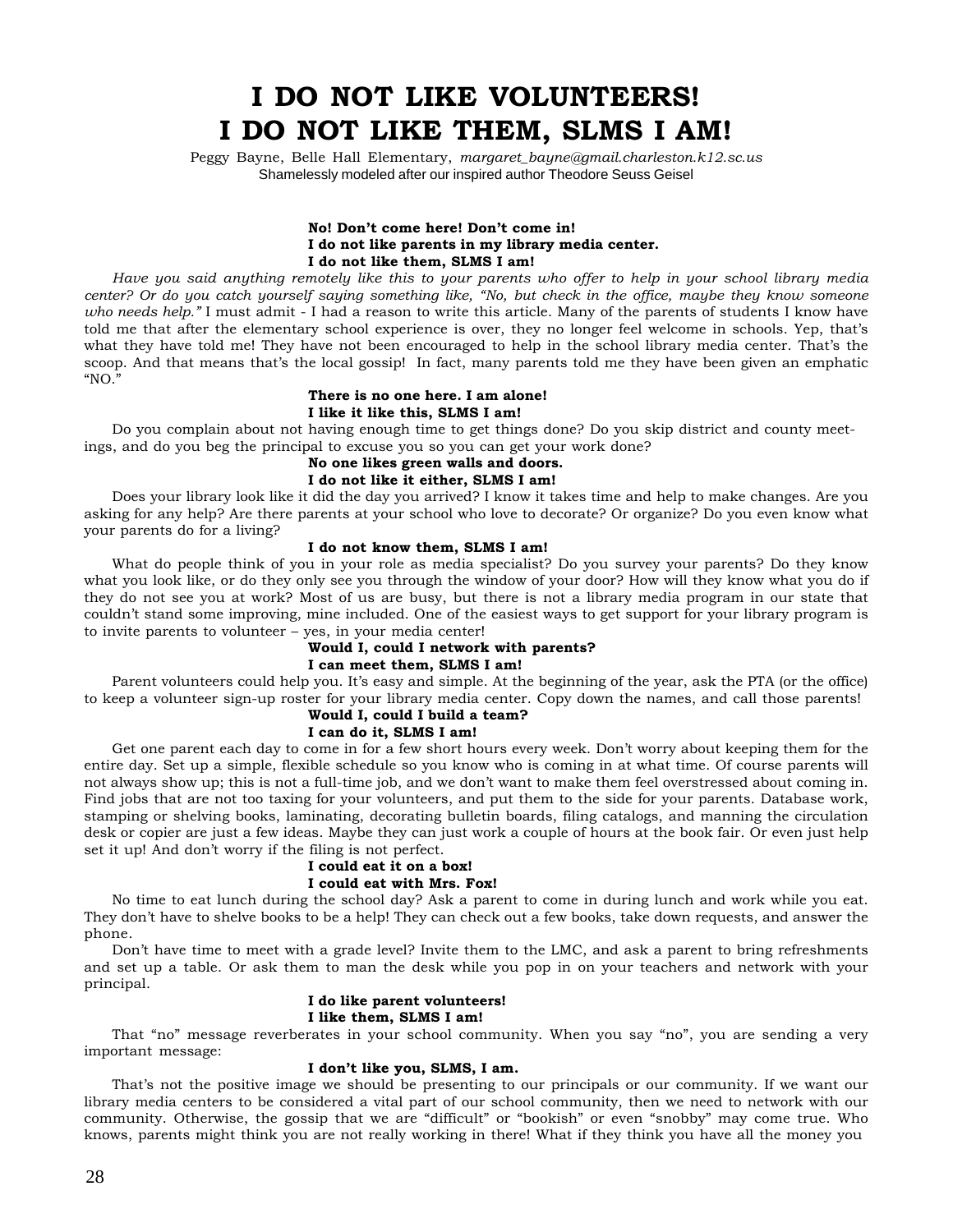need for books and materials? Is it true? Are you indeed living on a self-sufficient island, with only General Operating Funds and overdue fines as your sole support?

So okay, maybe you said no to volunteers your whole career. You can change. It's a good move, and one you will be happy about later. Many of my students and their parents have moved to other locations, and have come back and told me how the school library did not compare to my library media center.

## **Wow! They liked it here, SLMS I am!**

I would never have gotten feedback like that if they had not been active in my library media center. So, please don't say no to your parent volunteers.

# **Yes, I want you in my media center!**

**Thank you, thank you, SLMS I am!**

Say yes, and invite them to stay every year. And call them again the following year. And don't forget to thank them, with a note, a small gift, and recognition at the end of the year. Parent volunteers can be part of your program—if you let them. *Remember, they are out there, talking about your program.*

# **Members of YABAC Arise and Promote Reading!**

○○○○○○○○○○○○○○○○○○○○○○ ○○○○○○

Susan Prettyman, Camden High School, *prettymans@kcsd.k12.sc.us*

Young Adult Book Award for South Carolina has been a part of the Camden High School library program through many years. The thrill of getting that new set of 20 books has not diminished; and yet, for our students it seems reading the books has dropped in priority. This year, in order to freshen our attitudes and get excited about reading, the CHS library staff formed a new school club called the Young Adult Book Award Committee or, as 10th grader Sarah proclaimed at our first meeting, YABAC!

YABAC started with about 25 interested students and quickly dropped to 15 as students realized the nature of the club. We are pledged to promote the reading of the Young Adult Book Award titles, to encourage and inspire other students to read these books and to promote reading in general at CHS throughout the year. The students who stuck with the club through the year gave much of their time and contributed a lot of energy and creativity. This made a great difference in our SCYABA program.

Our projects have been numerous. Members were offered a choice of activities including writing book reviews for the website and for the schoolwide televised Bulldog Bulletins; giving book talks to freshman English classes; preparing advertising in the form of posters and slides for the Bulletins; creating bookmarks to be given out at the circulation desk; and designing a Book Award banner for the March SCASL Library Conference.

We met for breakfast approximately every two weeks and enjoyed chatting and planning our work. Students with lots of initiative stepped forward immediately, producing bookmarks and grabbing the books to read as they became available. Through eChalk we posted our thoughts and comments in an online discussion. After lots of reading, writing and discussing, several were ready to give book talks in December. With encouragement from their librarian, these young, shy students went bravely to the English classrooms and gave their best to the 9th graders.

All the hard work paid off when over 150 students qualified to vote for their favorite, having read three or more of the YA books. We had the best turn out for voting in our history. Later in the year, it was a tremendous event when Anna Lynn produced the first ever Camden High School YA Banner to hang at the 2006 SCASL Conference. Best of all, the students involved in YABAC have demonstrated a real pride in their affiliation with this "reading" club. I was excited to see that on the Technology Student Website, Kristen stated that she was a member of the Marching Band, JROTC and "YABAC, a student panel that critiques and recommends books for the student body of CHS".

 We are all looking forward to promoting reading again next year at Camden High as the YABAC team.

(You can view our Group page and explore our work at *http://chs.kcsdschools.com/* Look in the Clubs area for *South Carolina Young Adult Book Readers*.)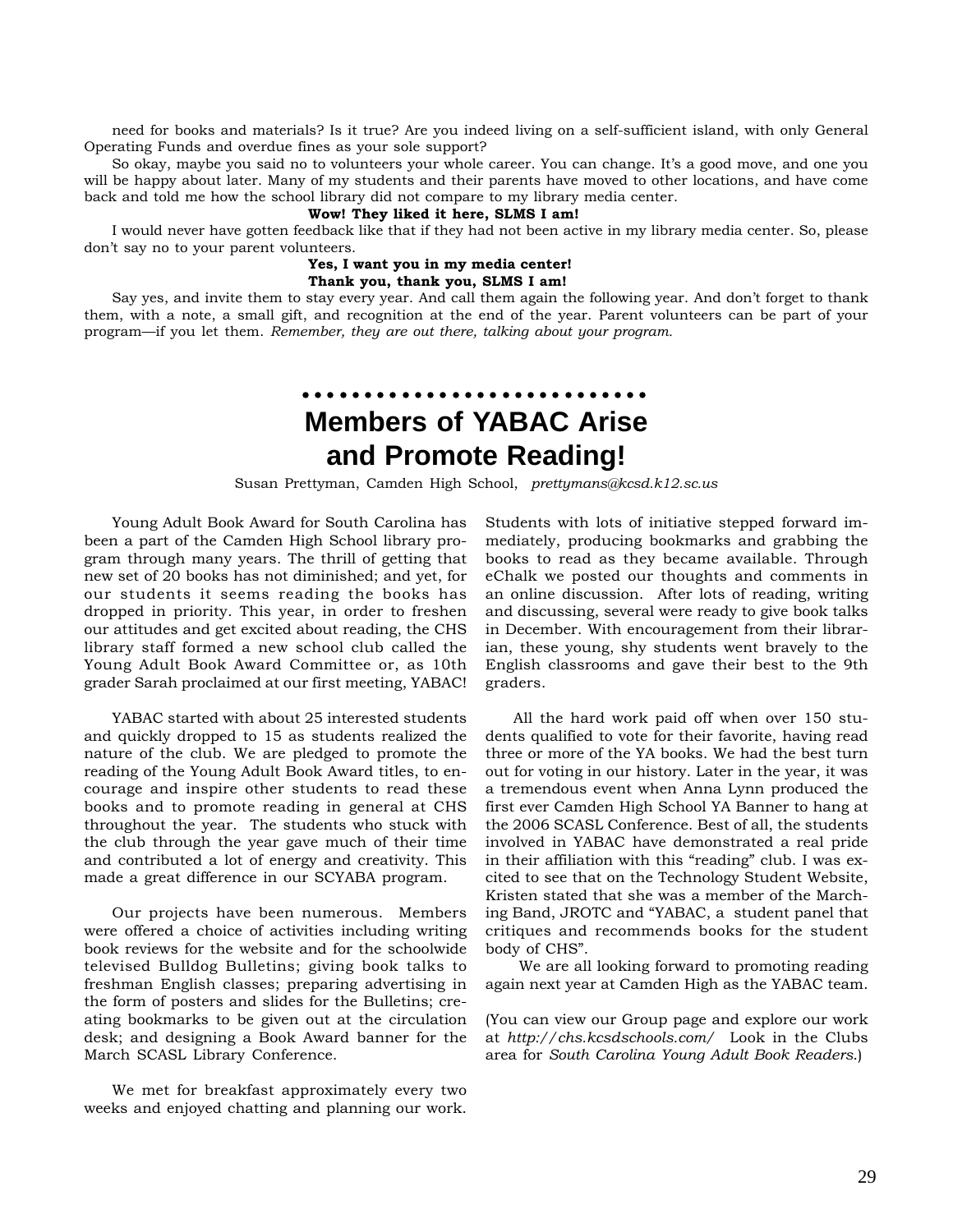# *National Writing Project*

Mary Ann Kohl, Midway Elementary, *maryannekohl@anderson5.net*

National Writing Project is a nationwide initiative with a dual focus: to help teachers become better writers and to help teachers become better teachers of writing. NWP is funded by the National Endowment for the Arts. There is no cost to participants, and fellows who complete their site's Summer Institute receive six graduate credits. Currently, there are 195 writing project sites across the United States, with eight sites in South Carolina. They are:

- Coastal Area Writing Project at Coastal Carolina University
- Lowcountry Writing Project at The Citadel
- Midlands Writing Project at the University of South Carolina
- Santee-Wateree Writing Project at the University of South Carolina
- Spartanburg Writing Project at the University of South Carolina Upstate
- Swamp Fox Writing Project at Francis Marion University
- Upstate Writing Project at Clemson University
- Winthrop Writing Project at Winthrop University

The project is open to certified teachers in all fifty states. To apply, teachers submit an application along with a letter of support from a school administrator. Applicants are invited to an interview with the local writing project director and staff. During the interview, you may be asked to discuss strategies that you currently use in teaching writing and to provide samples of students' work. Those accepted are invited to join the project for the summer institute.

If you join the summer institute, you can plan on being quite busy for a few weeks. Here are some typical requirements of the Upstate Writing Project, the site I joined: You will spend time in personal writing and reflection, reading professional works on writing for your grade level, learning new technologies, and a lot of peer review. You will offer some current research on why writing matters, and by the end of the institute you will have a solid research base to support writing in the schools. At Upstate Writing Project, we also had a variety of writing "marathons" around the Clemson and Greenville areas. The best way I can describe one of our writing marathons is that it is like a scavenger hunt, except that instead of finding objects, we find excuses to write. We also had several opportunities to hear stories from some well-known Upstate writers, including Ron Rash and Melinda Long.

During your summer institute, you will create and present a teaching demo on a writing strategy that is appropriate for your students' needs. By the time you complete the summer institute, you will have seen teaching demos presented by each of the other fellows in the institute. You will be amazed and inspired by the variety of writing strategies you will see! The demo I presented was entitled "Fractured Fairy Tales." I used a prewriting strategy to help students brainstorm creative ways to write variants on familiar fairy tales. Since completing the summer institute last July, I've presented my teaching demo to my school faculty and at three professional conferences.

There are numerous reasons you might consider applying to your local writing project. Among them are:

- you will become a better writer yourself as well as a better teacher of writing.
- you will earn 6 graduate credit hours at no cost.

• you will make new contacts in your area who value writing and the teaching of writing as much as you do.

• you will have lots of opportunities to stay involved as a Teacher-Consultant.

One of the Upstate Writing Project's new initiatives is a Young Writer's Camp, a twoweek writing project for rising 5th through 8th graders. I'm proud that I've been selected as a mentor for this year's YWC, and look forward to working with small groups of burgeoning writers.

If you love writing and want to see your students become better writers, see what your local writing project can do to help! If you need more information, go to *www.writingproject.org* to find out everything you need to know.

**SCASL Standing Committee Members & Chairs\*** *Continued*

**Legislative** Martha Taylor, Chair Martha Alewine Elizabeth Gregory Penny Hayne Jim Johnson Frankie O'Neal Kathy Sutusky Ida Thompson

**Special Public/**

**Independent Schools** Patricia Bradley, Chair Trudy Austin Galena Gaw Jennifer Reilly

**Public Awareness**

Debbie Cooper, Chair Pamela Williams Judith Parham

**Pre Service** Debbie Heimbrook, Chair Gaye Brown Susan Cathey Vicky Culbertson Patsy Davis Greta Flinn Beth Hale Judith Head Katie Hughey Betty Jordan Debbie Keenan

**Retirees** Joan Kruger, Chair Audrey Henry

**Standards & Guidelines** Cathleen Moore, Chair Frank Moore Melissa Farmer Angela Thoele Brenda Milton Susan Adams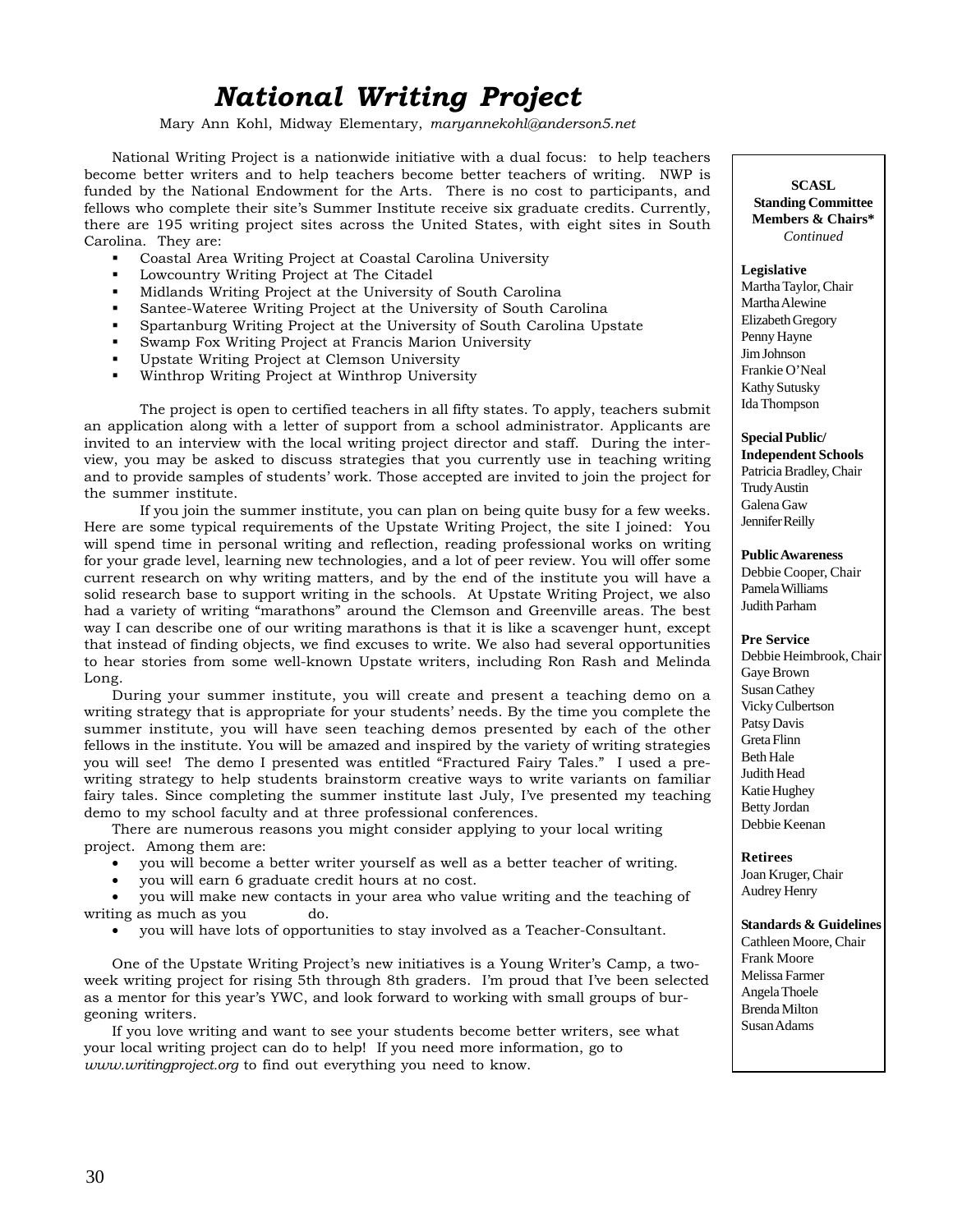South Carolina Association of School Librarians is proud to announce . . .



This year's summer Leadership Institute focuses on advocacy for school library media programs, with a step-by-step guide through the legislative advocacy process. Join us for an exciting day as we hear from the experts, practice new skills, and share resources and ideas. SCASL will launch its first extensive legislative advocacy initiative during 2006-2007. **Be a part of the SCASL Legislative Advocacy Team!**

- ♦ Develop advocacy skills to benefit your library media program within your school and beyond
- ♦ Learn how to compose and deliver the right message to the right person
- ♦ Learn how to communicate with elected officials from our panel of elected officials and staff members from the S.C. House and Senate
- ♦ Play a role in the SCASL Legislative Agenda to effect change to benefit school library media programs across the state
- ♦ Explore and use a toolbox of school library media advocacy resources that you can take home
- ♦ Join in the leadership opportunities available in SCASL and beyond
- ♦ Develop new contacts and network with other school library media leaders across South Carolina

# **SCASL Leadership Institute: Legislative Advocacy**

# **Thursday, June 15, 2006 from 9:30 - 5:00 at the Columbia Metropolitan Convention Center**

**Registration fee (includes snacks and lunch) \$25.00 Limited to 100 participants**

| Lunch Preference -- Please check one. |  |
|---------------------------------------|--|

Roast Beef & Cheddar Wrap \_\_\_ Grilled Vegetable Wrap \_\_\_ Italian Style Hero

# **Registration Deadline: May 15, 2006**

Please mail form and check payable to SCASL to: SCASL -- P.O. Box 2442 -- Columbia SC 29202

*Special thanks to Watson Library Services for its generous financial support in sponsorship of the SCASL Leadership Institute 2006.*

David Watson ♦ 126 Lancelot Court ♦ Lexington, S.C. 29072 ♦ 803-359-5252 Fax: 803-356-7140